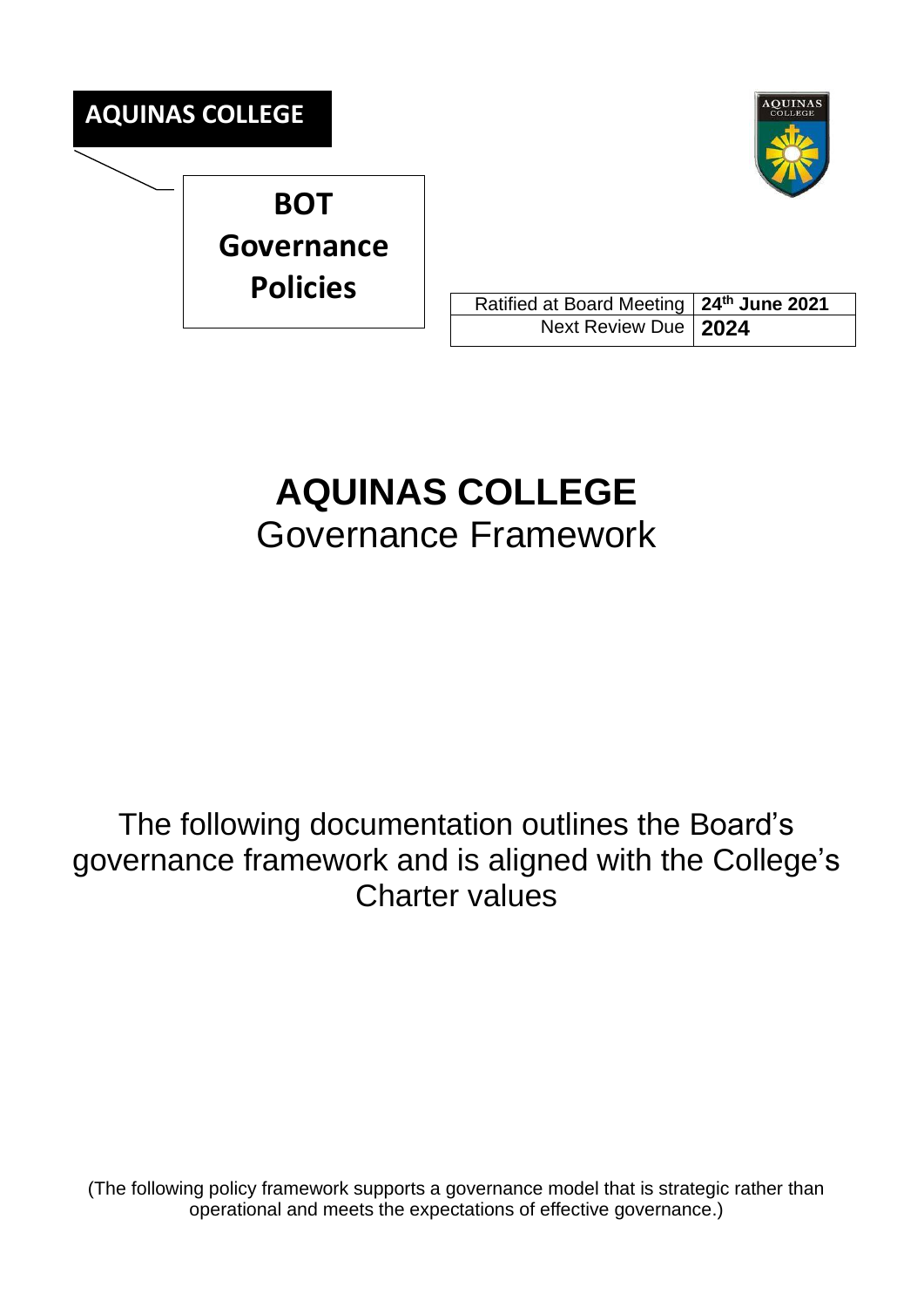# **Table of Contents**

| i)           |
|--------------|
| ii)          |
|              |
|              |
|              |
| a)           |
| b)           |
| $\mathbf{C}$ |
| d)           |
|              |
|              |
|              |
|              |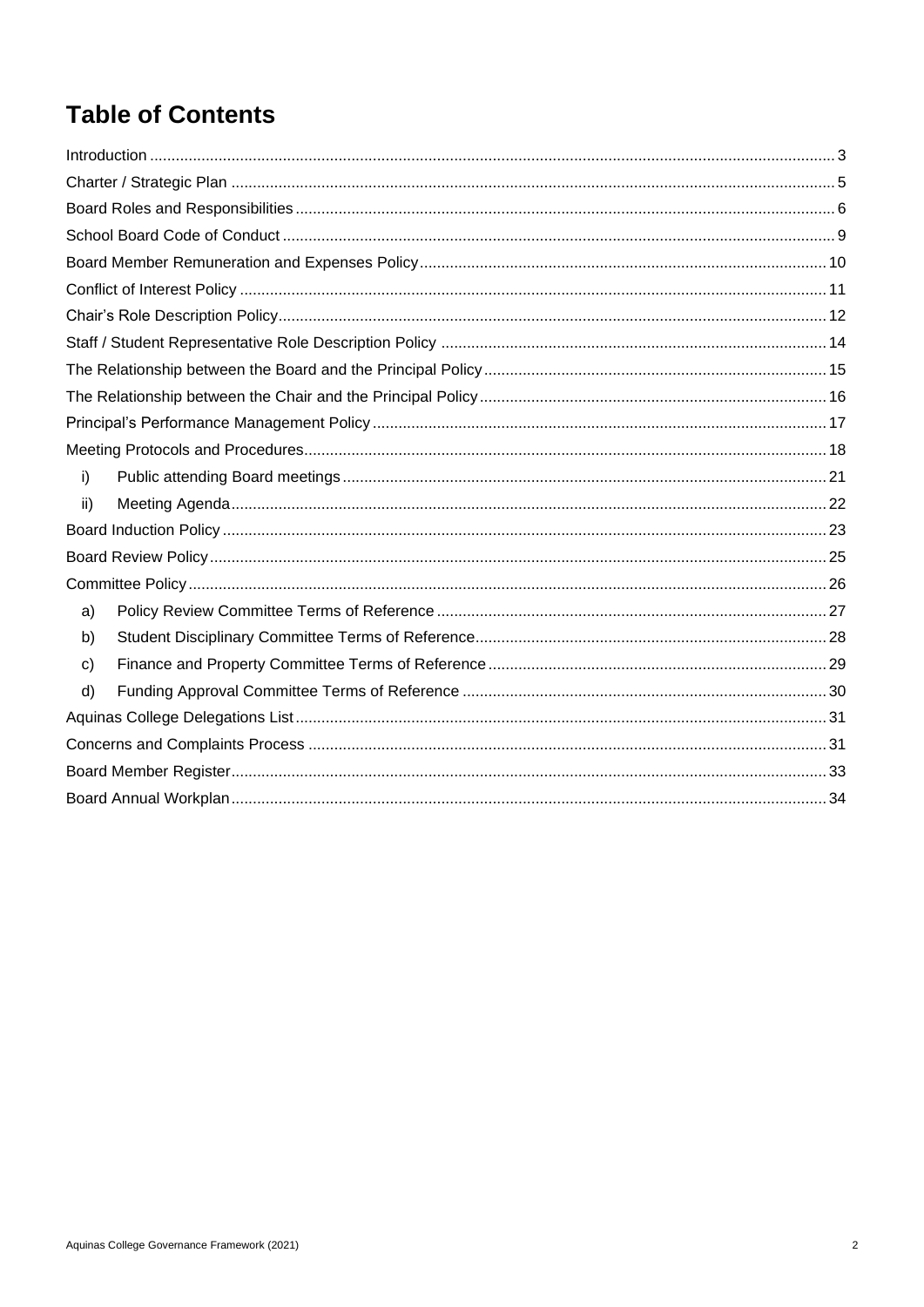### <span id="page-2-0"></span>**Introduction**

The School Board of Aquinas College is focussed on the ongoing improvement of student progress and achievement within an environment that provides inclusive education and always reflects our Catholic Character.

*Refer to the New Zealand Curriculum, the New Zealand Disability Strategy, Handbook for BOT's of New Zealand Catholic Integrated Schools, and the United Nations Convention on the Rights of Disabled People.*

To ensure effective school performance, the Board is committed to maintaining a strong and effective governanceframework that incorporates legislative requirements and good practice.

#### **Governance and Management**

The following are the Board's agreed governance and management definitions which form the basis of its working relationships.

| Governance                                                                                                                                                                                                                                                                                                                                                   | <b>Management</b>                                                                                                                                                                                                                                                                |
|--------------------------------------------------------------------------------------------------------------------------------------------------------------------------------------------------------------------------------------------------------------------------------------------------------------------------------------------------------------|----------------------------------------------------------------------------------------------------------------------------------------------------------------------------------------------------------------------------------------------------------------------------------|
| The ongoing improvement of student progress and<br>achievement is the Board's focus.<br>Fundamental to integration is the Special Character of<br>the College. This is defined in the Integration<br>Agreement.                                                                                                                                              | The Board delegates all authority and accountability<br>for the day-to-day operational organisation of the<br>College tothe Principal, who must ensure compliance<br>with both the Board's policy framework and the law of<br>New Zealand. [For detail see Operational Policies] |
| The Board acts in a stewardship role and is entrusted<br>towork on behalf of all stakeholders. It is accountable<br>for the College's performance, emphasises strategic<br>leadership, sets the vision for the school and ensures<br>compliance with legal and policy requirements.                                                                          |                                                                                                                                                                                                                                                                                  |
| Board policies are at a governance level and outline<br>clear delegations to the principal. The board and<br>principal formthe leadership, with the role of each<br>documented and understood. The Principal reports to<br>the Board as a wholewith committees used sparingly<br>and only when a need is identified in order to<br>contribute to Board work. |                                                                                                                                                                                                                                                                                  |
| The Board is proactive rather than reactive in its<br>operations and decision making and does not involve<br>itself in the administrative details of the day to day<br>running of the school.                                                                                                                                                                |                                                                                                                                                                                                                                                                                  |

#### **Education & Training Act 2020**

In developing the above definitions for Aquinas College, the board is mindful of the sections of the Education & Training Act 2020 and the Education (School Board) Regulations 2020 set out below.

The Education & Training Act 2020 came into force on 1 August 2020 and clarifies the governance role of the school board and its primary objectives. Most of the powers and functions of boards are now set out in the Education (School Boards) Regulations 2020, with the principal's role as chief executive specified in section 130 of the Act.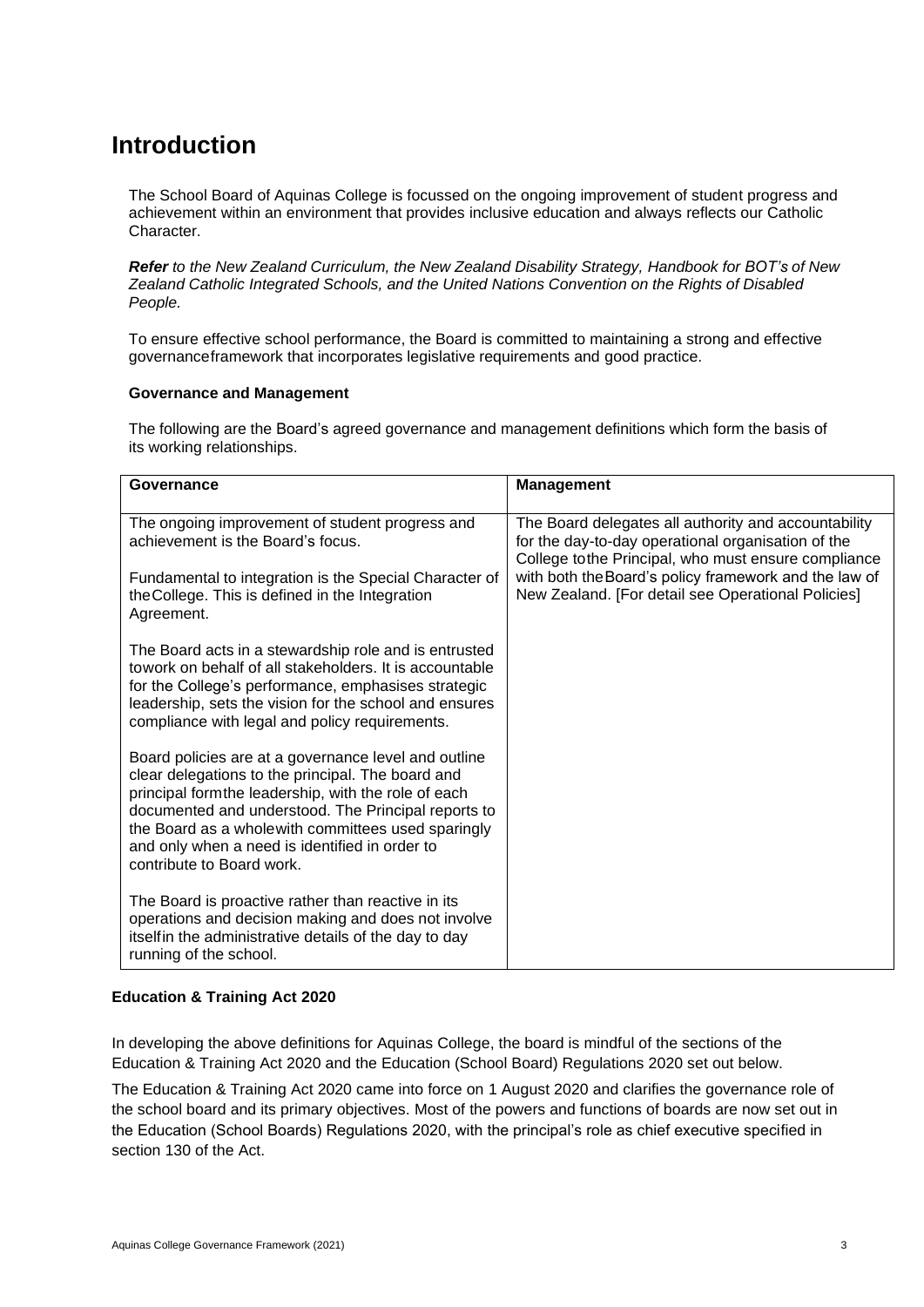In developing the above definitions for Aquinas College, the Board is mindful of the relevant sections of the Education Act1989 as set out below.

#### **s.76 Principals –**

- (1) A school's Principal is the Board's chief executive in relation to the school's control and management.
- (2) Except to the extent that any enactment or the general law of New Zealand provides otherwise, the principal –
	- (a) Shall comply with the board's general policy directions; and
	- (b) Subject to paragraph (a), has complete discretion to manage as the principal thinks fit the school's day to day

administration.

In order to carry out effective governance of the College the Board has developed the following policy framework: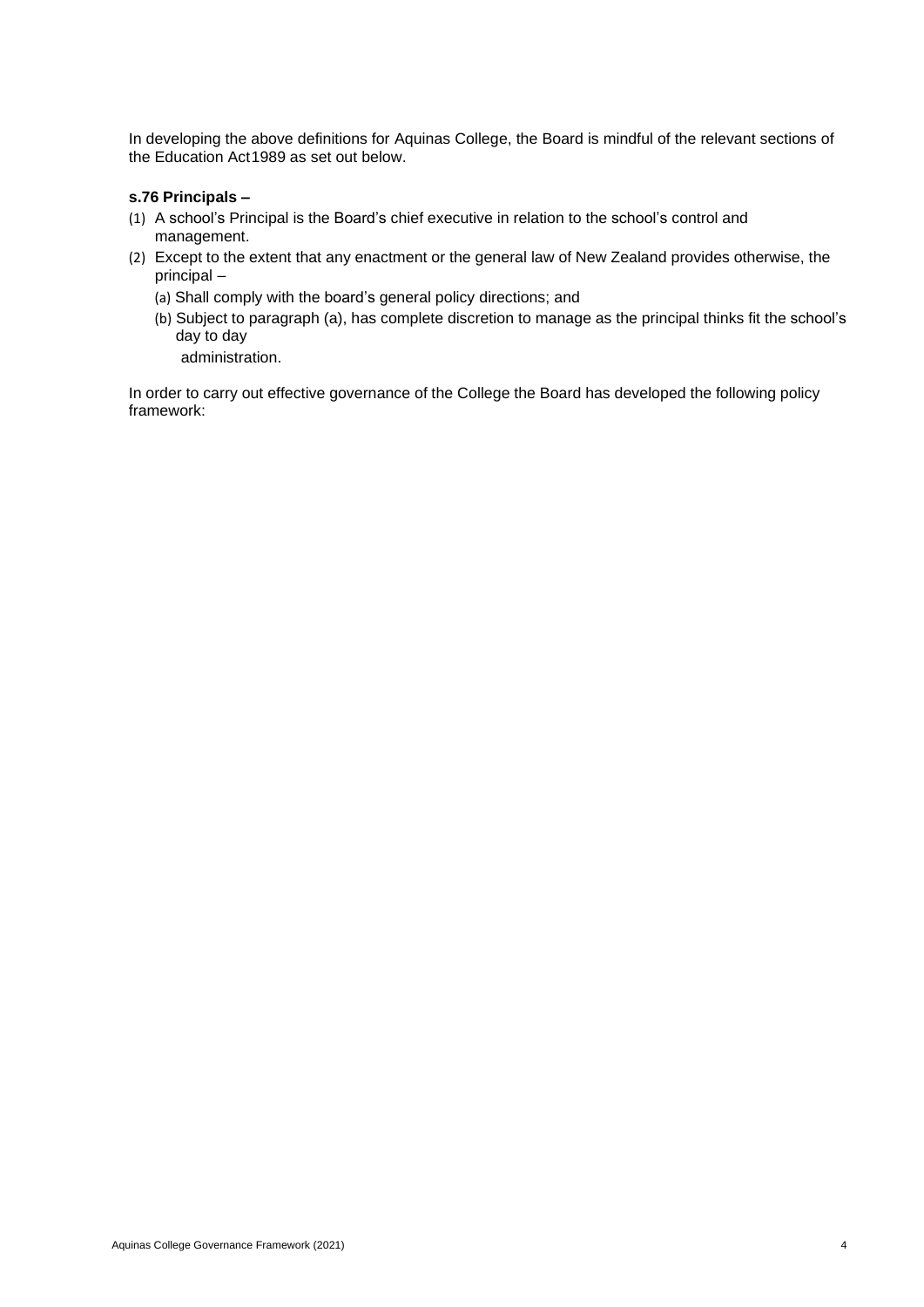# <span id="page-4-0"></span>**Charter / Strategic Plan**

The School Board sets the direction for the College through its Strategic Plan.

The Strategic Plan is the result of collaborative thinking and planning. The process is led by the School Board and Senior Leadership Team, and considers information gathered from internal reviews, external reviews including Special Character and ERO, and consultation and engagement with school stakeholders.

The Strategic Plan sets out the priorities for the Board and how we will achieve the objectives.

The School Charter and Strategic Plan (Strategic Plan 2021) is available on the College website.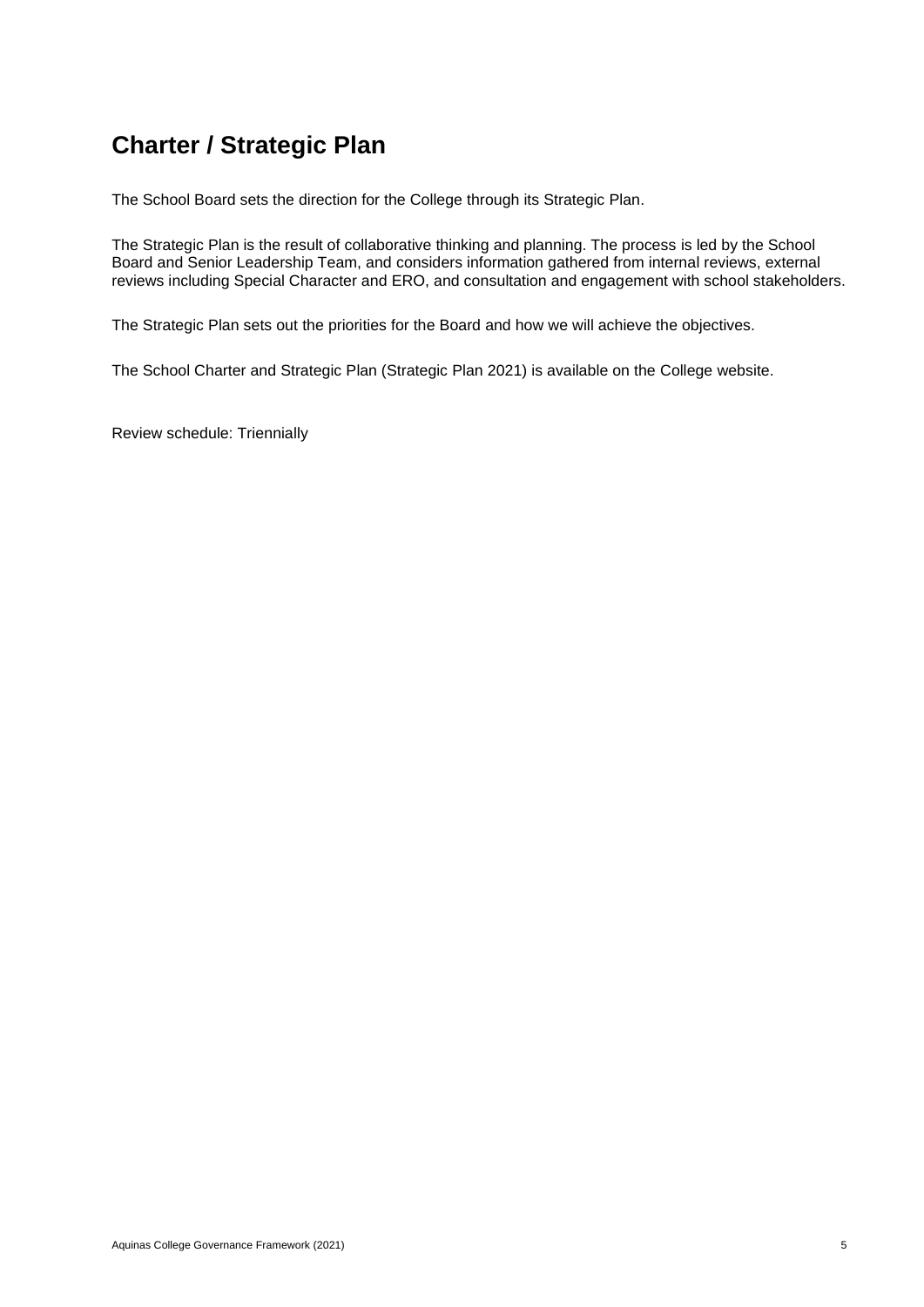# <span id="page-5-0"></span>**Board Roles and Responsibilities**

These governance policies outline how the Board will operate and set standards and performance expectations that create the basis for the Board to monitor and evaluate performance as part of its ongoing monitoring and review cycle. *(See 3 year review programme).*

#### **1. Board Roles and Responsibilities Policy**

The School Board's key areas of contribution are focused on four outcome areas:

- 1. Representation
- 2. Leadership
- 3. Accountability
- 4. Employer Role

| <b>Board actions</b> |                                                                                                               |                                 | <b>Standards</b>                                                                                                                                                                                                                                                                                                                                                                                                                                                                                         |
|----------------------|---------------------------------------------------------------------------------------------------------------|---------------------------------|----------------------------------------------------------------------------------------------------------------------------------------------------------------------------------------------------------------------------------------------------------------------------------------------------------------------------------------------------------------------------------------------------------------------------------------------------------------------------------------------------------|
| 1.                   | Sets the strategic direction<br>and long-term plans and<br>monitors the board's<br>progress against them.     | 1.1<br>1.2<br>1.3<br>1.4<br>1.5 | The board leads the annual charter/strategic plan review process<br>The board sets/reviews the strategic aims by February each year.<br>The board approves the annual plan and targets and ensures the<br>charter/strategic plan is submitted to the Ministry of Education by 1<br>March each year<br>Regular board meetings include a report on progress towards achieving<br>strategic aims<br>The charter/strategic plan is the basis for all board decision making                                   |
| 2.                   | Preserves and enhances the<br>Special Character of the<br>College.                                            | 2.1<br>2.2                      | Special Character is considered in all Board decisions<br>Special Character report is included at every Board meeting as part of<br>the Principal's report                                                                                                                                                                                                                                                                                                                                               |
| 3.                   | Monitors and evaluates<br>student progress and<br>achievement, including<br>students with differing<br>needs. | 3.1<br>3.2<br>3.3<br>3.4        | The board approves an annual review schedule covering curriculum<br>and student progress and achievement reports<br>Reports are received at each regular board meeting from the principal<br>on progress against the annual plan, highlighting risk/success<br>Information reported to the board is thoughtfully discussed, critiqued<br>and challenged<br>Targets in the annual plan are met, the curriculum policy is<br>implemented and there is satisfactory performance of curriculum<br>priorities |
| 4.                   | Ensures that the school is a<br>safe place for all students<br>and staff.                                     | 4.1<br>4.2                      | All reasonable steps are taken to eliminate racism, stigma, bullying and<br>any other forms of discrimination<br>Students' rights under the <b>Education &amp; Training Act 2020</b> , the New<br>Zealand Bill of Rights Act 1990 and the Human Rights Act 1993 are<br>honoured                                                                                                                                                                                                                          |
| 5.                   | Ensures the school gives<br>effect to Te Tiriti o Waitangi                                                    | 5.1<br>5.2<br>5.3               | Plans, policies and local curriculum reflect local tikanga Māori,<br>mātauranga Māori and te ao Māori<br>All reasonable steps are taken to make instruction available in tikanga<br>Māori and te reo Māori<br>Māori students achieve equitable outcomes                                                                                                                                                                                                                                                  |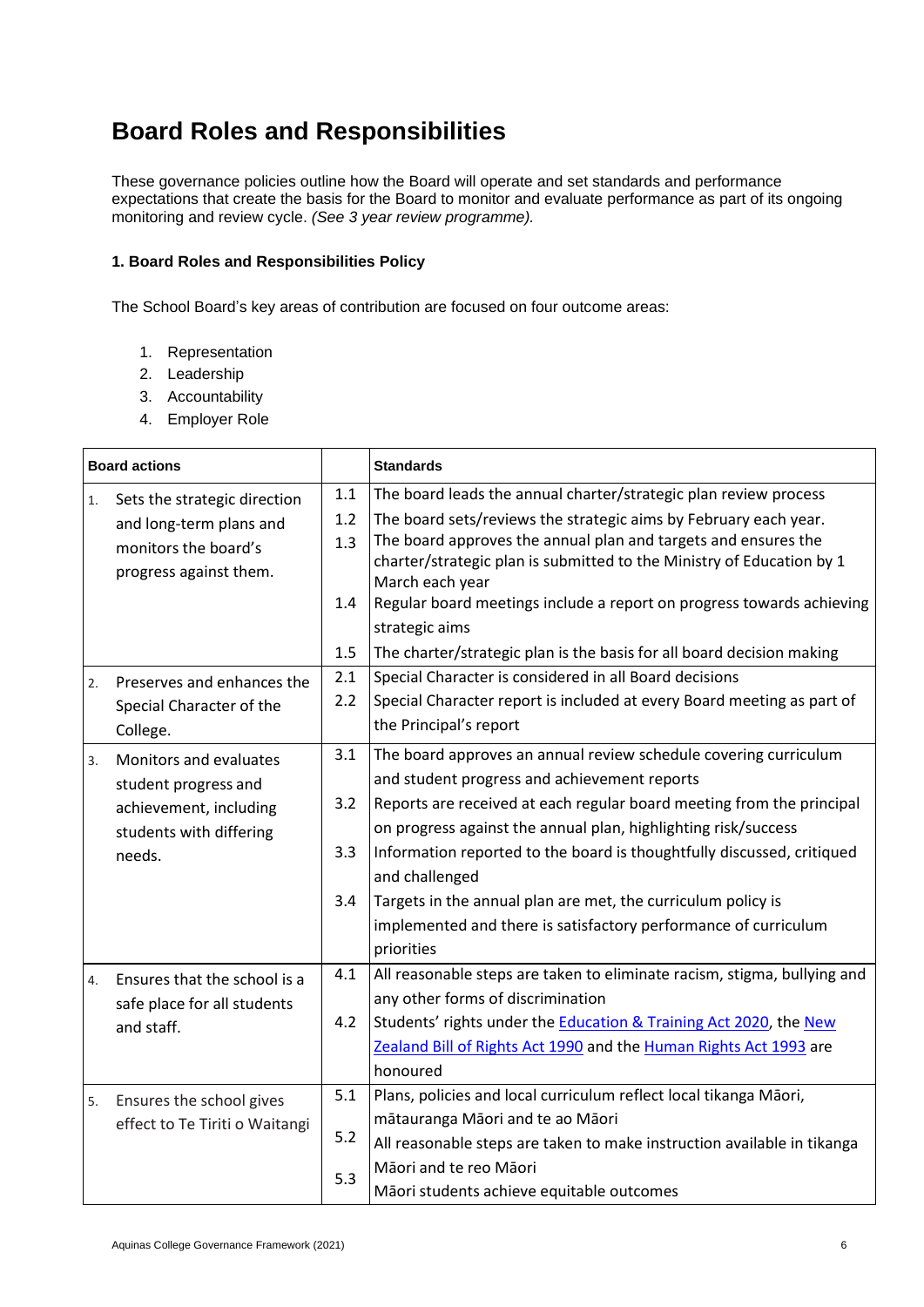| <b>Board actions</b>                                                                                                                                                       |                              | <b>Standards</b>                                                                                                                                                                                                                                                                                                                                                                                                                                                                                                                |
|----------------------------------------------------------------------------------------------------------------------------------------------------------------------------|------------------------------|---------------------------------------------------------------------------------------------------------------------------------------------------------------------------------------------------------------------------------------------------------------------------------------------------------------------------------------------------------------------------------------------------------------------------------------------------------------------------------------------------------------------------------|
| Appoints, assesses the<br>6.<br>performance of and supports<br>the principal.                                                                                              | 6.1                          | Principal's performance management system is in place and<br>implemented                                                                                                                                                                                                                                                                                                                                                                                                                                                        |
| Approves the budget and<br>7.<br>monitors financial<br>management of the school.                                                                                           | 7.1<br>7.2                   | Budget is approved by the first meeting each year<br>Satisfactory performance of financial management against budget is in<br>evidence                                                                                                                                                                                                                                                                                                                                                                                          |
| Effectively manages risk.<br>8.                                                                                                                                            | 8.1<br>8.2<br>8.3<br>8.4     | The board has an effective governance model in place<br>The board remains briefed on internal/external risk environments and<br>takes action where necessary<br>The board identifies trouble spots in statements of audit and takes<br>action if necessary<br>The board ensures the principal reports on all potential and real risks                                                                                                                                                                                           |
| Ensures compliance with<br>9.<br>legal requirements.                                                                                                                       | 9.1<br>9.2<br>9.3<br>9.4     | when appropriate and takes appropriate action<br>New members read and understand the governance framework<br>including policies, the school charter/strategic plan, board induction<br>pack and requirements and expectations of board members<br>New and continuing members are kept aware of any changes in legal<br>and reporting requirements for the school<br>The board seeks appropriate advice when necessary<br>Accurate minutes of all board meetings are approved by the board and<br>signed by the presiding member |
|                                                                                                                                                                            | 9.5<br>9.6                   | Individual staff/student matters are always discussed in public-excluded<br>session<br>Board meetings have a quorum                                                                                                                                                                                                                                                                                                                                                                                                             |
| 10. Ensures board members<br>attend board meetings and<br>take an active role.                                                                                             | 10.1<br>10.2<br>10.3<br>10.4 | Board meetings are effectively run<br>Members attend board meetings having read board papers and<br>reports and are ready to discuss them<br>Attendance at 80% of meetings (minimum)<br>No unexplained absences at board meetings (three consecutive<br>absences without prior leave results in immediate step-down - refer<br>Education & Training Act 2020, schedule 23, clause12 (1) (c)                                                                                                                                     |
| 11. Approves major policies<br>and programme initiatives.                                                                                                                  | 11.1<br>11.2                 | The board approves programme initiatives as per policies<br>The board monitors implementation of programme initiatives                                                                                                                                                                                                                                                                                                                                                                                                          |
| 12. Approves and monitors<br>human resource<br>policy/procedures, which<br>ensures effective practice<br>and contributes to its<br>responsibilities as a good<br>employer. | 12.1<br>12.2<br>12.3<br>12.4 | The board becomes and remains familiar with the broad employment<br>conditions that cover employees (staff employment agreements and<br>arrangements)<br>The board ensures there are personnel policies in place and they are<br>adhered to<br>The board ensures there is ongoing monitoring and review of all<br>personnel policies<br>The board reports annually on compliance with its personnel policy on<br>being a good employer (including the equal employment<br>opportunities programme)                              |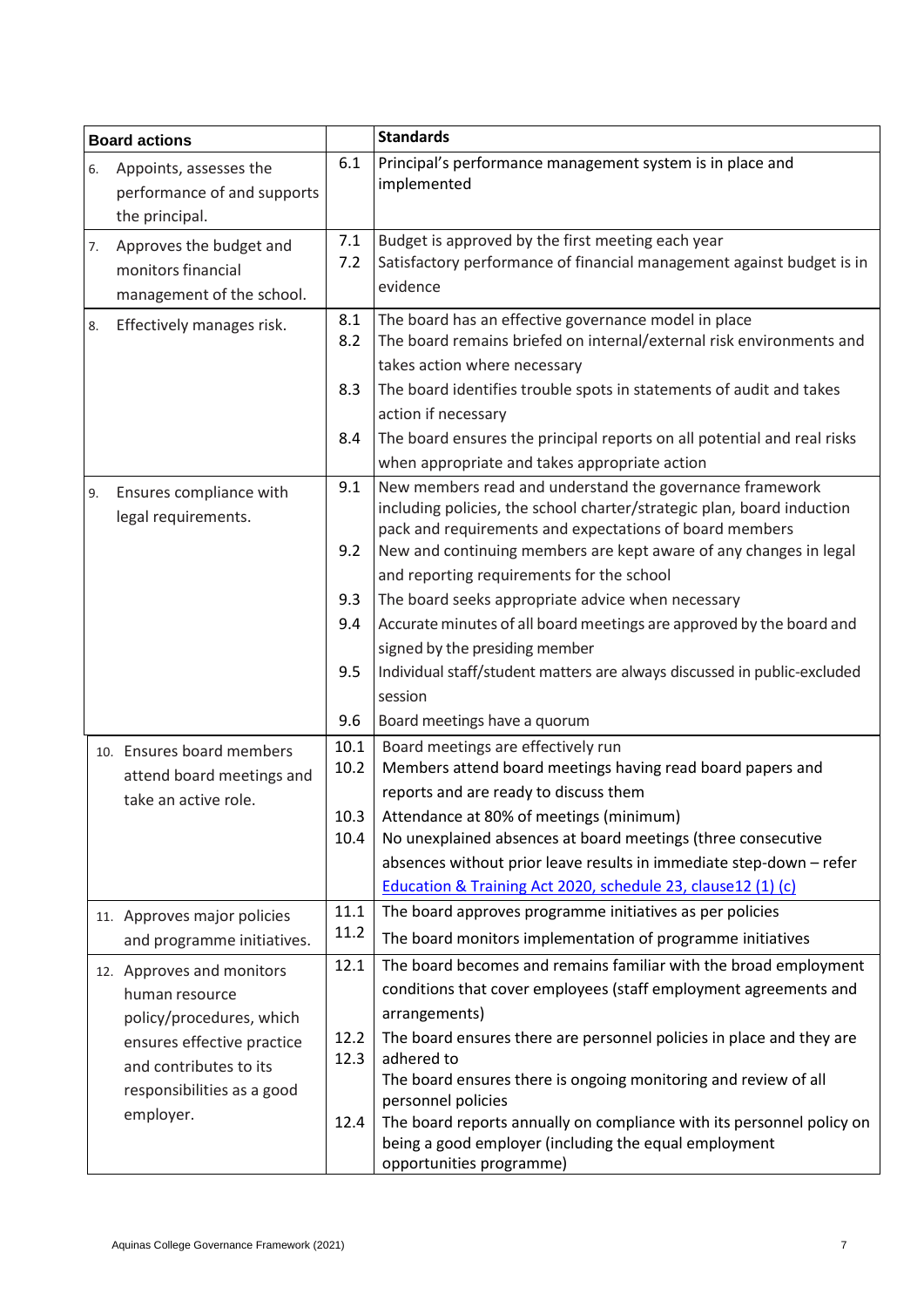| <b>Board actions</b>                                                                                                            |                              | <b>Standards</b>                                                                                                                                                                                                                                                                                                                                                                                                           |
|---------------------------------------------------------------------------------------------------------------------------------|------------------------------|----------------------------------------------------------------------------------------------------------------------------------------------------------------------------------------------------------------------------------------------------------------------------------------------------------------------------------------------------------------------------------------------------------------------------|
| 13. Deals with disputes and<br>conflicts referred to the<br>board as per the school's<br>concerns and complaints<br>procedures. | 13.1                         | Successful resolution of any disputes and conflicts referred is achieved                                                                                                                                                                                                                                                                                                                                                   |
| 14. Represents the school in a<br>positive, professional<br>manner.                                                             | 14.1                         | Code of conduct is adhered to                                                                                                                                                                                                                                                                                                                                                                                              |
| 15. Oversees, conserves and<br>enhances the resource<br>base.                                                                   | 15.1                         | Property/resources meet the needs of the school's aims                                                                                                                                                                                                                                                                                                                                                                     |
| 16. Effectively hands over<br>governance to new board<br>members at election time.                                              | 16.1<br>16.2<br>16.3<br>16.4 | New board members are provided with induction and a copy of the<br>board's governance manual<br>New board members are fully briefed and able to govern following<br>attendance at an orientation programme<br>Appropriate delegations are in place as per the <b>Education (School</b><br>Boards) Regulations 2020, regulation 8<br>Board and board members participate in appropriate ongoing<br>professional development |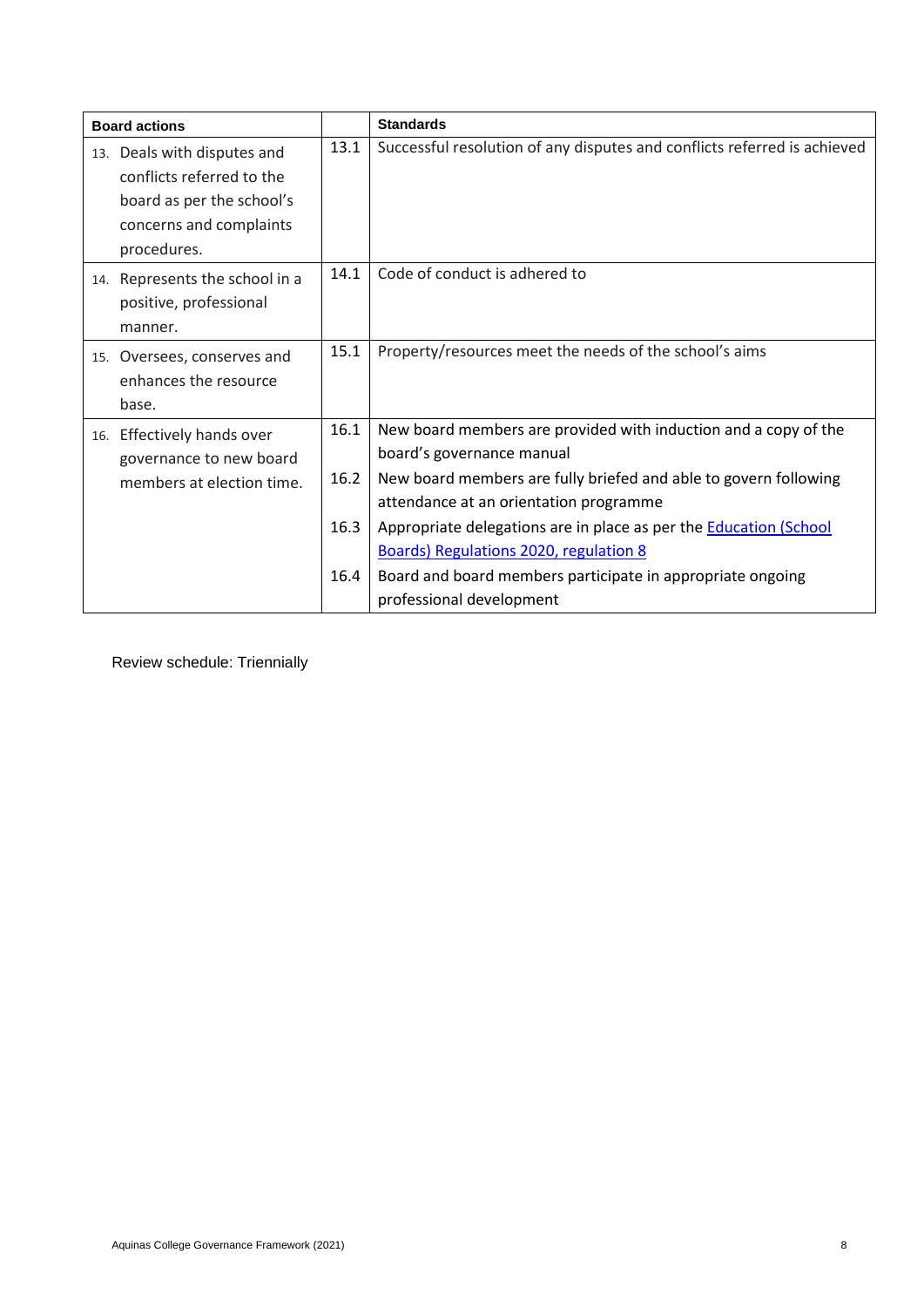# <span id="page-8-0"></span>**School Board Code of Conduct**

The Board is committed to ethical conduct in all areas of its responsibilities and authority. All board members shall agree to:

- Promote and protect the Special Character of the College at all times.
- Put the well-being of students first, respecting their rights and dignity, and nurturing them as individuals.
- Maintain, understand and respect the College's Touchstones of Family, Joy, Prayer, Scholarship, Service and Truth.
- Represent the College community and Proprietor in a positive and professional manner.
- Set policy, delegate management and monitor performance.
- Recognise and respect the distinction between the governance role of the Board and the management role of the Principal and Senior Leadership Team.
- Attend Board meetings prepared for full and appropriate participation in decision making, working co-operatively and building relationships of mutual trust and understanding.
- Recognise that we must represent the Board's collective position accurately, and not act independently of a Board decision.
- Act impartially ensuring no impression of pre-determination or bias is given.
- Respect the principle of fairness, demonstrate high ethical standards, and declare any conflicts of interest.
- Respect and uphold confidentiality of 'in-committee' information.
- Fulfil responsibilities to Board sub-committees that I am appointed to.
- Encourage and value the College community voice in decision making.
- Encourage and develop respectful relationships with staff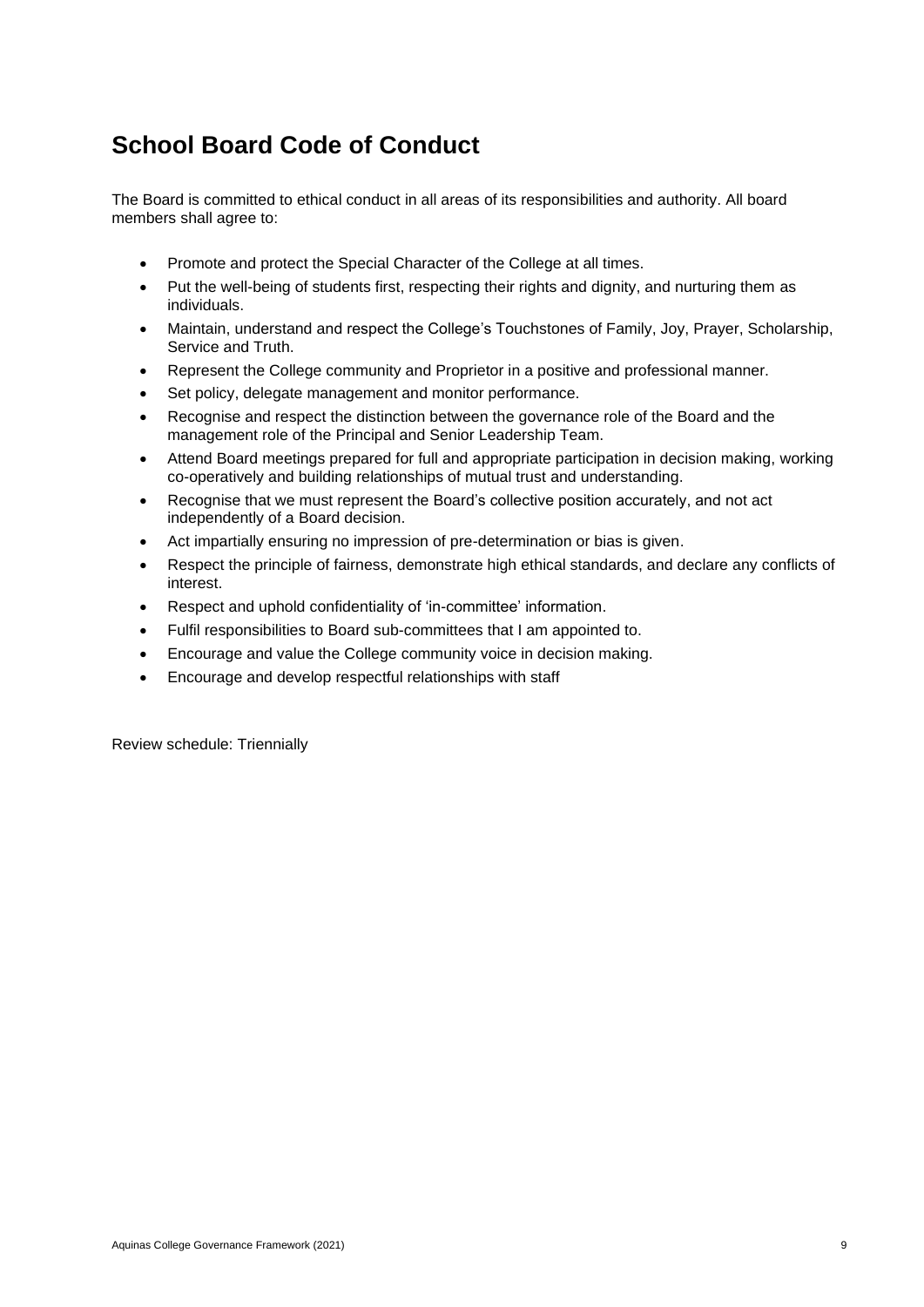### <span id="page-9-0"></span>**Board Member Remuneration and Expenses Policy**

The Board has the right to set the amount that the Chair and other Board Members are reimbursed for attendance at Board meetings in recognition that these fees cover the expense of attending Board meetings. The Principal, as a member of the Board is entitled to the same payment as all other Board Members except the Chair.

Currently at Aquinas College:

- 1 The Chair receives \$75.00 per Board meeting
- 2 Elected Board members receive \$55.00 per Board meeting attended
- 3 There is no payment for working group/committee meetings
- 4 Attendance fees are non-taxable within the agreed non-taxable amounts of \$605 annually for Board Members and \$825 for the Chair
- 5 Attendance costs for professional development sessions will be met by the School Board. Prior approval must first be sought
- 6 All other reimbursements are at the discretion of the Board and must be approved prior to any spending occurring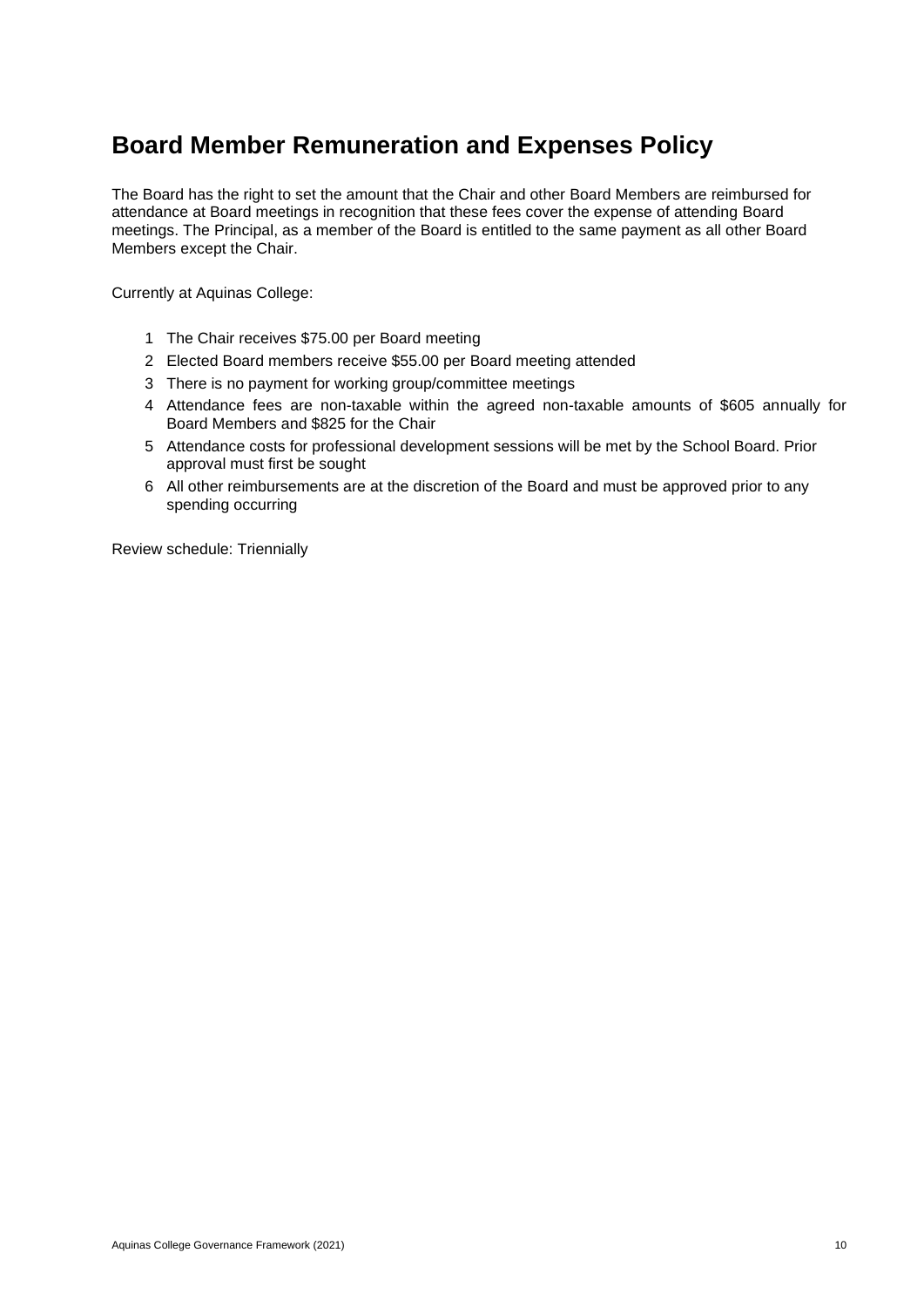### <span id="page-10-0"></span>**Conflict of Interest Policy**

The standard of behaviour expected at Aquinas College is that all staff and Board Members effectively manage conflicts of interest between the interests of the College on one hand, and personal, professional, and business interests on the other. This includes managing potential and actual conflicts of interest, as well as perceptions of conflicts of interest.

The purpose of this policy is to protect the integrity of the College decision-making process, to ensure confidence in the College's ability to protect the integrity and reputations of Board Members and meet legislative requirements. Upon or before election or appointment, each person will make a full, written disclosure of interests, relationships, and holdings that could potentially result in a conflict of interest. This written disclosure will be kept on file and will be updated as appropriate.

In the course of Board meetings, Board Members will disclose any interests in a transaction or decision where their family, and/or partner, employer, or close associates will receive a benefit or gain. After disclosure, the person making the disclosure will be asked to leave the meeting for the discussion and will not be permitted to vote on the question.

Any board member who is a member of the board's staff must be excluded from any meeting while the board discusses, considers, considers anything relating to or decides on any matter relating to their own employment or a complaint received against them.

Any board member who is a student enrolled at the school must be excluded from any meeting while the board discusses, considers, considers anything relating to or decides on any matter relating to them as an individual student.

In the event that a matter relating to an individual staff member or student is to be discussed in committee at a Board meeting, the Principal will consult with the Chairperson. Prior to the meeting the Principal and/or Chairperson will contact and advise any Board member with a potential conflict of interest or perceived conflict of interest. The Board member may then choose to be excluded while the Board discusses and considers the matter.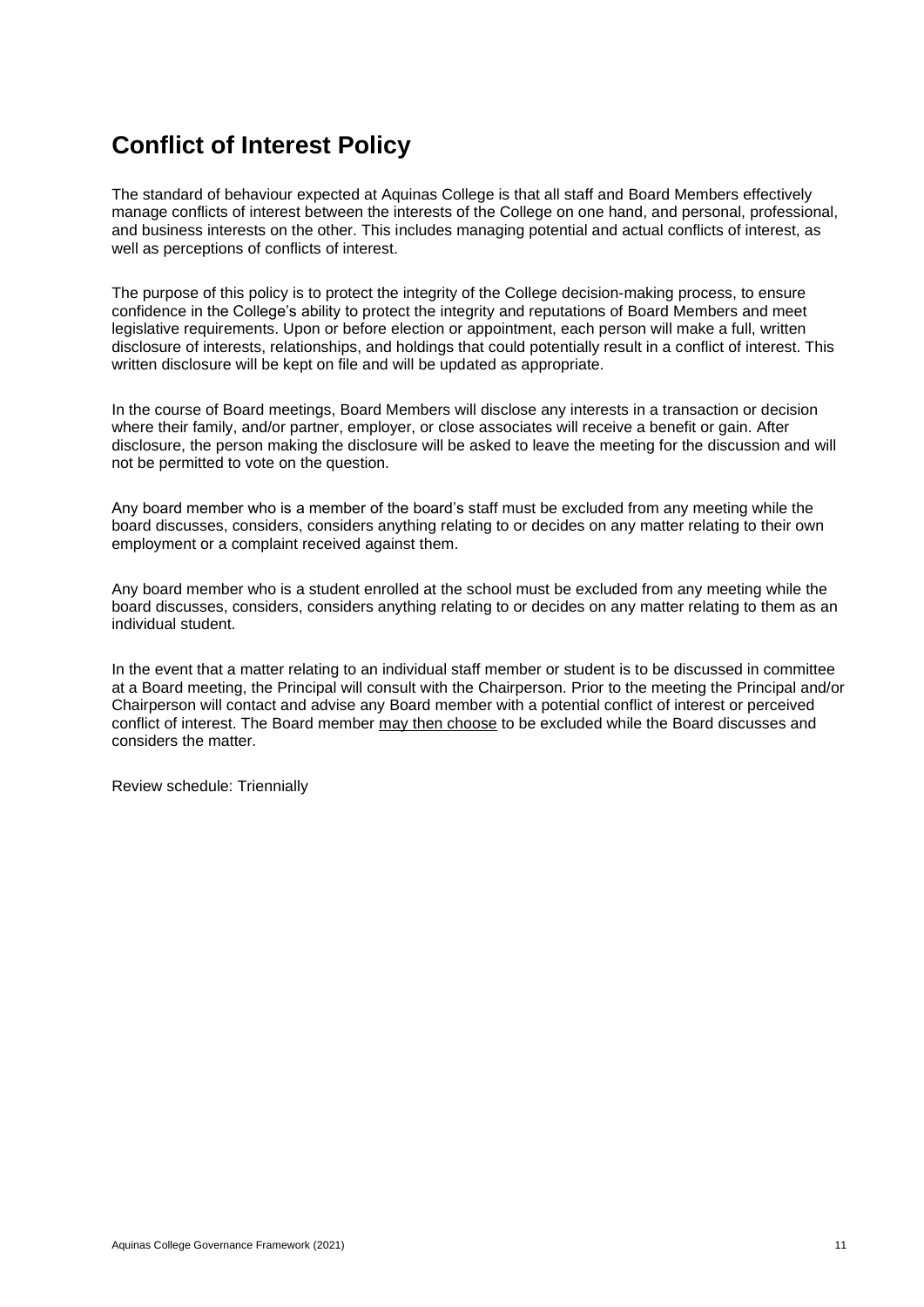### <span id="page-11-0"></span>**Chair's Role Description Policy**

- ❖ The Chair presides over Board meetings and ensures that each Board member has a full and fair opportunity to be heard and understood by the other members of the Board and that decisions that are in the best interest of the school, its students and staff are reached.
- ❖ The Chair is the leader of the Board and works on behalf of the Board with the Principal on a dayto day basis.
- ❖ The Chair establishes and nurtures a positive professional working relationship with the Principal.
- ❖ The Chair represents the Board to the broader community and works in partnership with the Principal to safeguard the integrity of the Board's processes.
- ❖ The Chair often represents the Board to the College and wider community and agencies such as the Ministry of Education, the Diocesan Schools Office and the Education Review Office and carries a responsibility to safeguard the integrity of the Board.

#### **Delegations**

The Board delegates management of the relationship between the Board and the Principal to the Chair.

#### **The Chair:**

- is appointed by election at the first Board meeting of the year except in a triennial Board election year where it shall be at the first meeting of the Board held after the election\*
- acts within Board policy and delegations at all times and not independently of the Board
- works with the Board to develop a cohesive and effective team
- welcomes new Board members, ensures that disclosure of any conflicts of interest is made and the code of conduct is understood (and signed) and leads new member induction
- assists Board members' understanding of their role, responsibilities and accountability, including the need to comply with the Board code of conduct policy
- ensures the work of the Board is completed
- sets the Board's meeting agenda and ensures that all Board members have the required information for informed discussion of the agenda items
- ensures the meeting agenda content is only about those issues that, according to Board policy, clearly belong to the Board to decide
- effectively organises and presides over Board meetings, ensuring that such meetings are conducted in accordance with the Education & Training Act 2020, the Education (College Boards) Regulations 2020, the relevant sections of the Local Government Official Information and Meetings Act 1987 and any Board policies and protocols\*
- ensures interactive participation by all Board members
- represents the Board to external parties as an official spokesperson for the College except for those matters where this has been delegated to another person
- is the official signatory for the Board, including for annual accounts\*
- is responsible for promoting effective communication between the Board and wider community, including communicating appropriate Board decisions
- establishes and maintains a productive working relationship with the Principal
- ensures the Principal's performance agreement and review are completed on an annual basis
- ensures concerns and complaints are dealt with at the appropriate level, according to the school's concerns and complaints procedures
- ensures any potential or real risk to the College or its name is communicated to the Board. This includes any concern or complaint.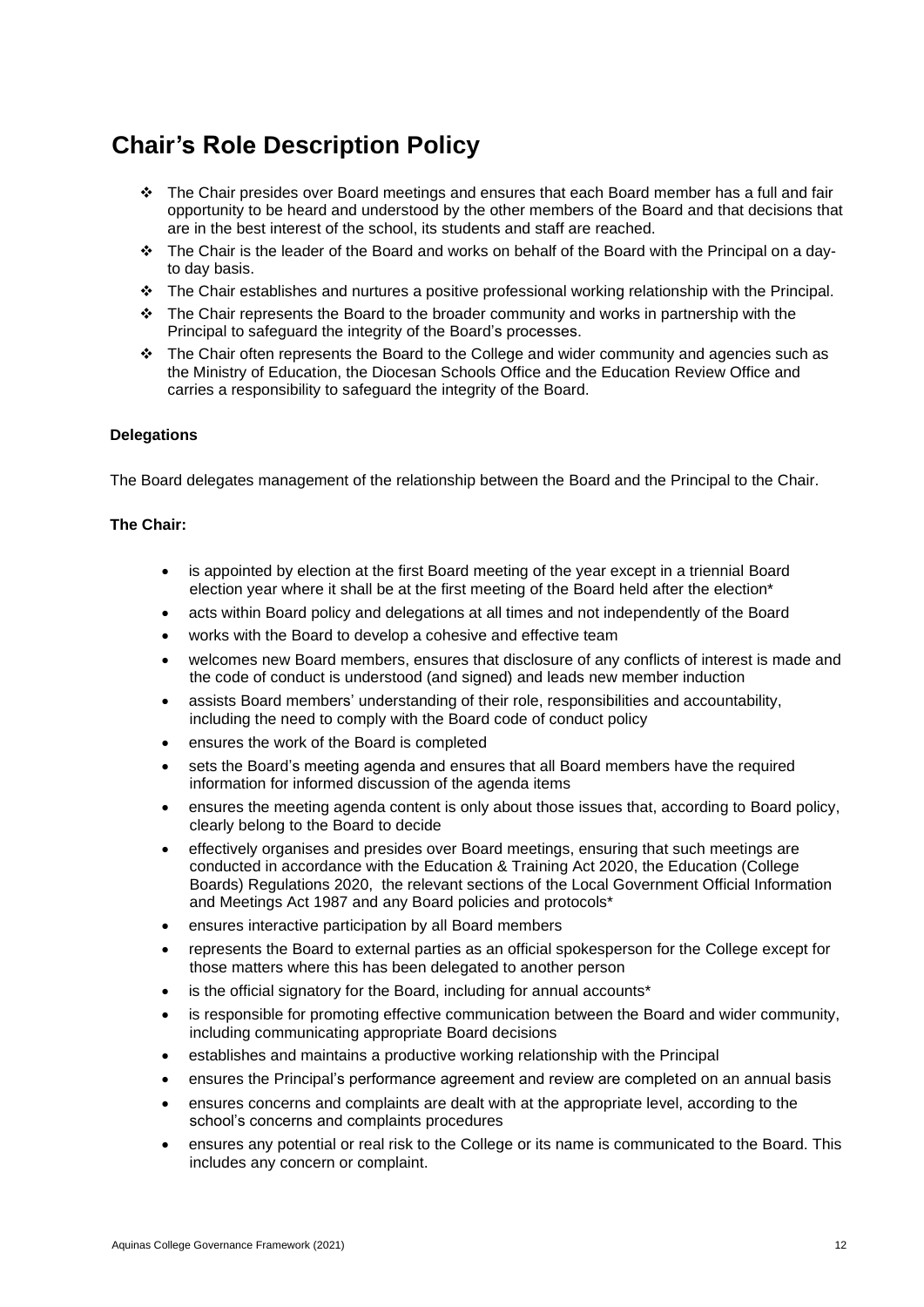\* *Legislative Requirement*

Review Schedule: Annually in November or prior to meeting when Chair is elected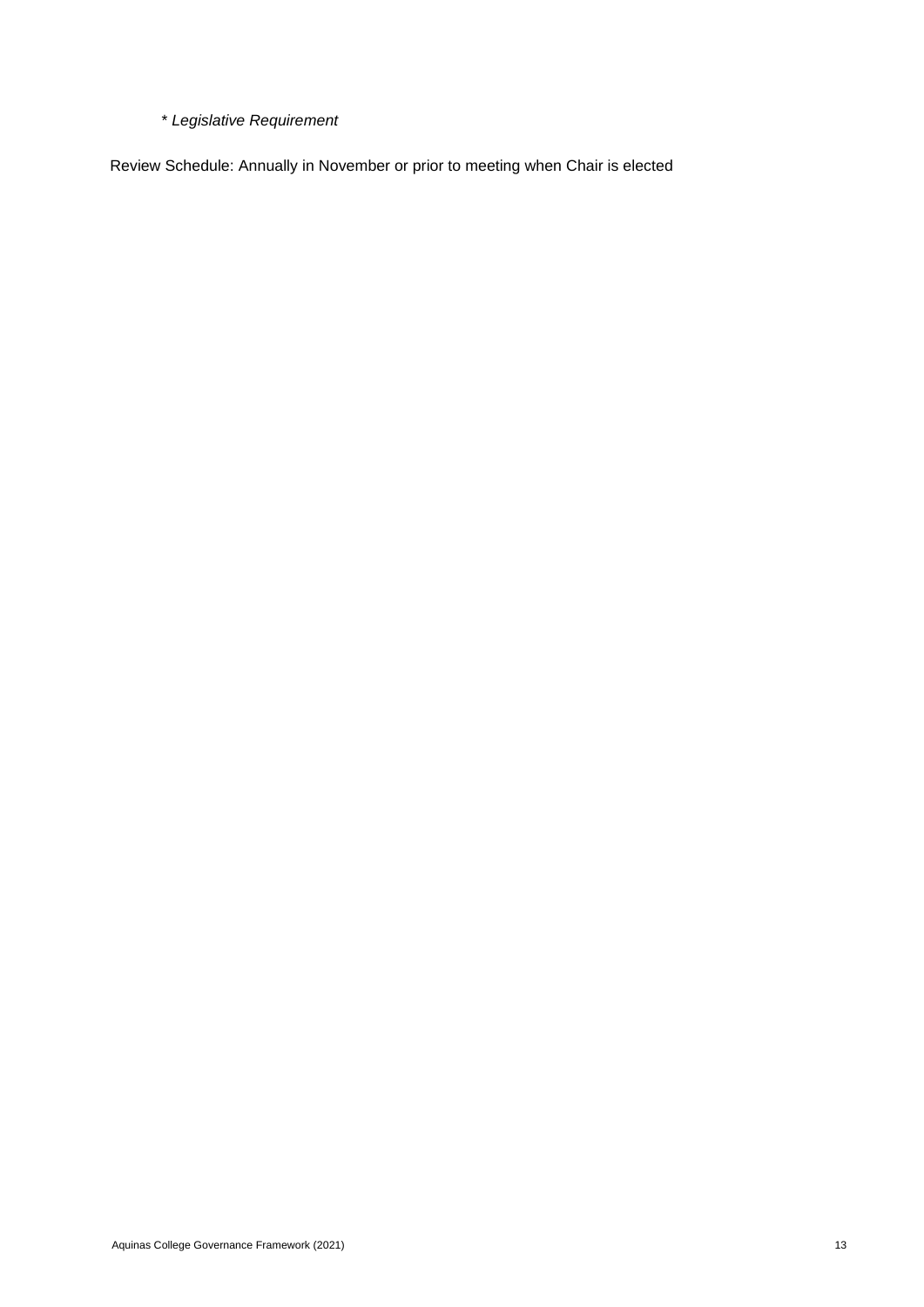# <span id="page-13-0"></span>**Staff / Student Representative Role Description Policy**

The staff / student representative brings a staff / student perspective to Board discussion and decision making.

As a member of the College Board, the staff / student representative is elected by their peers to serve the interests of the College at governance level. They have equal voice, vote, standing and accountability to any other Board member.

|    | Staff/Student Representative accountability measure                                                                                                                     | Standard   |                                                                                                                                                                       |
|----|-------------------------------------------------------------------------------------------------------------------------------------------------------------------------|------------|-----------------------------------------------------------------------------------------------------------------------------------------------------------------------|
| 1. | To work within the Board's charter /<br>strategic plan                                                                                                                  | 1.1        | The charter / strategic plan is obviously considered in<br>Board decisions                                                                                            |
| 2. | To abide by the Board's governance and<br>operational policies                                                                                                          | 2.1        | The staff / student representative has a copy of the<br>Governance Manual and is familiar with all Board<br>policies                                                  |
| 3. | The staff / student representative is first and<br>foremost a Board Member and must act in<br>the best interests of the students at the<br>College at all times.        | 3.1<br>3.2 | The staff / student representative is not a staff /<br>student advocate<br>The staff / student representative does not bring staff<br>/ student concerns to the Board |
| 4. | The staff / student representative is bound<br>by the Board Members Code of Conduct                                                                                     | 4.1        | The staff / student representative acts within the<br>Code of Conduct                                                                                                 |
| 5. | It is not necessary for the staff / student<br>representative to prepare a verbal or written<br>report for the Board unless specifically<br>requested to from the Board | 5.1        | No regular reports received unless a request has<br>been made by the Board on a specific topic.                                                                       |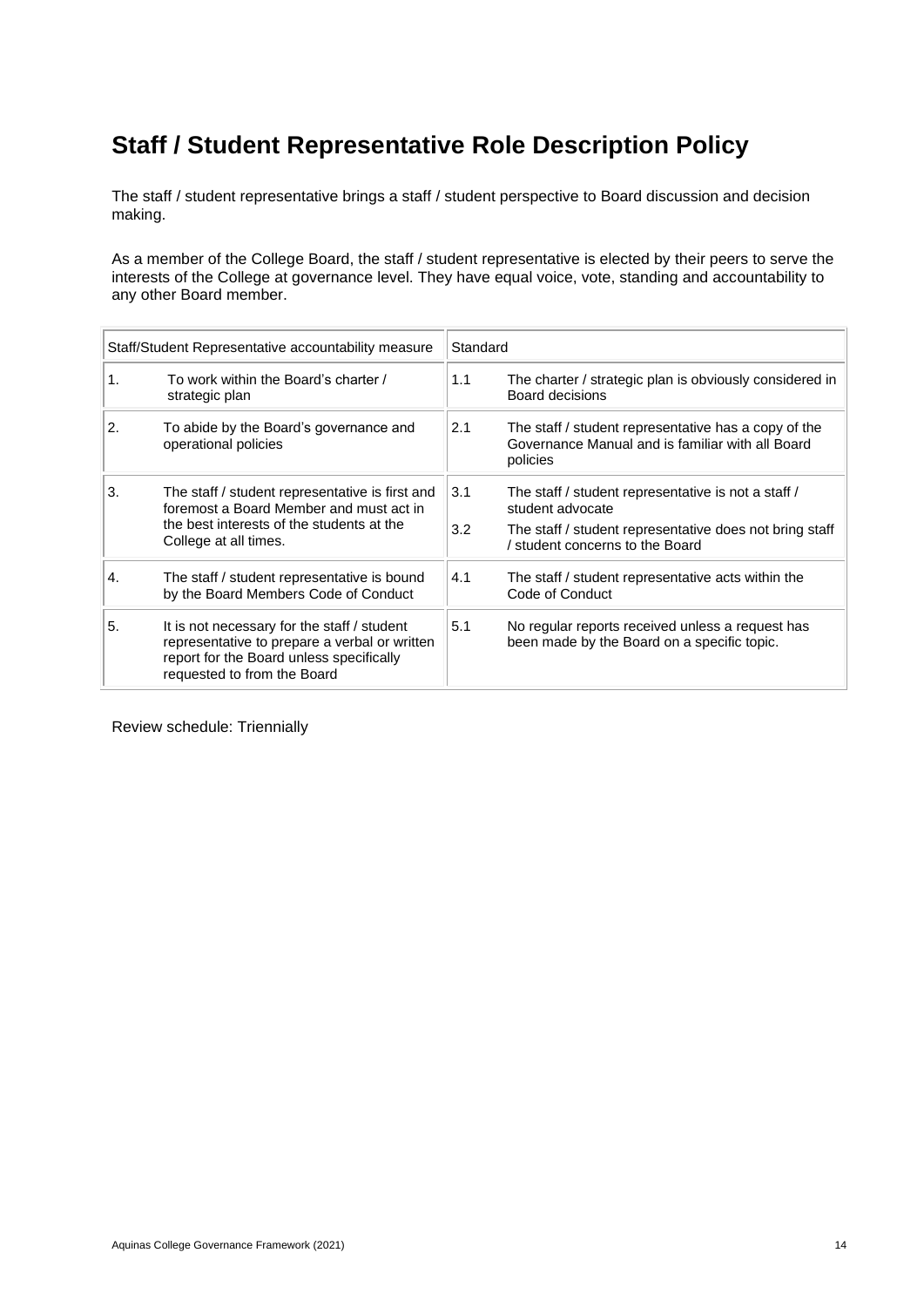### <span id="page-14-0"></span>**The Relationship between the Board and the Principal Policy**

The performance of the College depends significantly on the effectiveness of this relationship and as such a positive, productive working relationship must be developed and maintained. The Board and the Principal form the leadership team and as such clear role definitions have been developed. The Responsibilities of the Principal and Responsibilities of the Board policies along with the Board's agreed Code of Conduct should be read alongside this policy.

- 1. This relationship is based on mutual respect, trust, integrity and ability.
- 2. The relationship must be professional.
- 3. The Principal reports to the Board as a whole rather than to individual Board Members.
- 4. Day to day relationships between the Board and the Principal are delegated to the Chair.
- 5. All reports presented to the Board by the staff (unless specifically requested by the Board) arrive there with the Principal's approval and the Principal is accountable for the contents.
- 6. There are clear delegations and accountabilities by the Board to the Principal through policy.
- 7. The two must work as a team and there should be no surprises.
- 8. Neither party will deliberately hold back important information.
- 9. Neither party will knowingly misinform the other.
- 10. The Board must maintain a healthy independence from the Principal in order to fulfil its role. The Board is there to critique and challenge the information that comes to it, acting in the best interests of students at the College.
- 11. The Principal should be able to share their biggest concerns with the Board.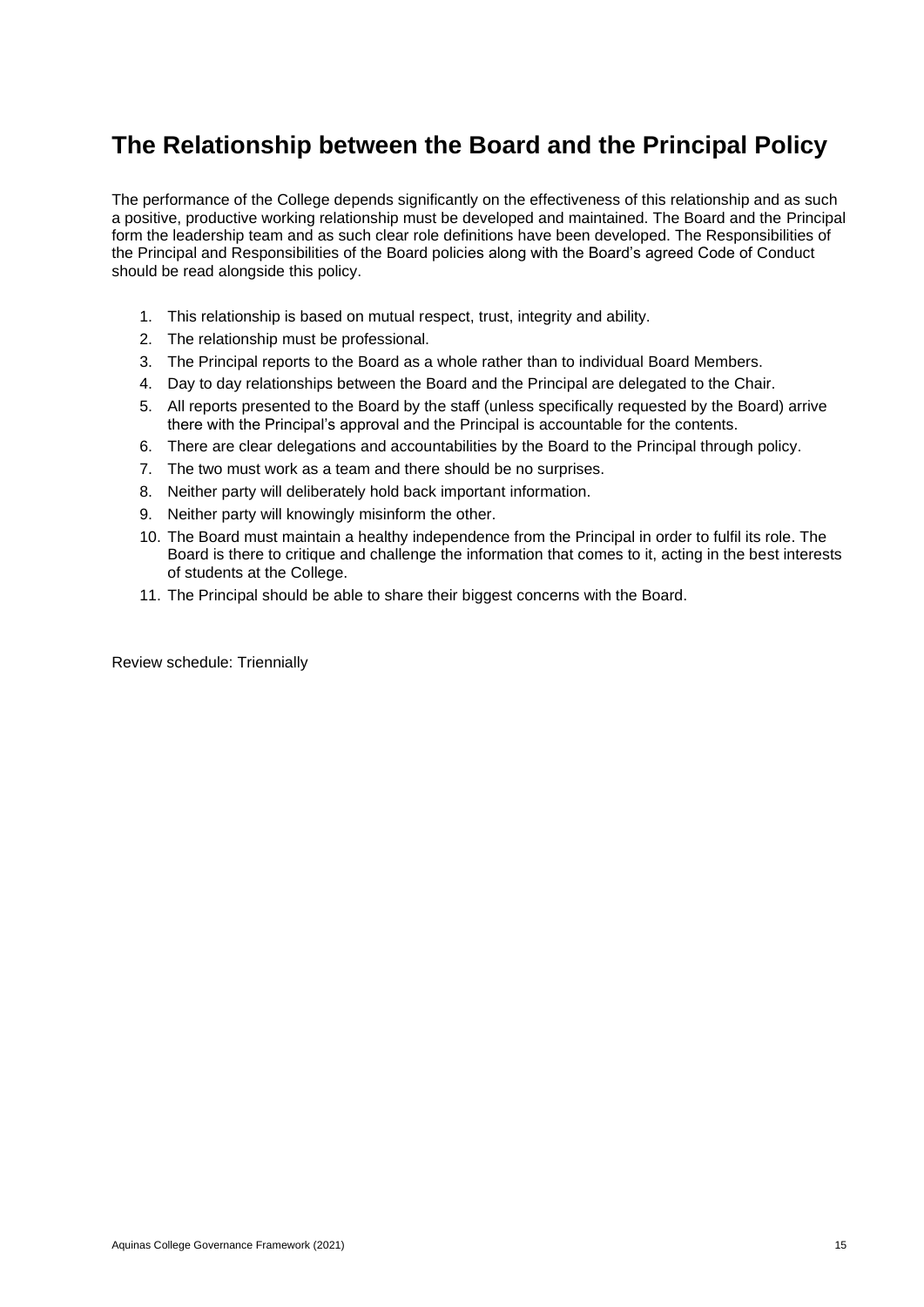### <span id="page-15-0"></span>**The Relationship between the Chair and the Principal Policy**

The relationship between the Chair and the Principal is based on trust, integrity and mutual respect.

A positive, productive working relationship between the Principal and the Chair is both central and vital to the school.

The Chair and Principal should act as sounding Boards, both supporting and challenging, in order to hold the College to account for achieving the goals and targets that have been set.

The Chair has no authority except that granted by the Board. The Chair does not act independently of the Board.

#### **Relationship principles:**

- The Chair and Principal must work as a team, and there should be no surprises
- The relationship must be professional
- Each must be able to counsel the other on performance concerns
- The Chair supports the Principal and vice versa as appropriate
- Each agrees not to undermine the other's authority
- There is agreement to be honest with each other
- Each agrees and accepts the need to follow policy and procedures
- Neither party will deliberately hold back important information
- Neither party will knowingly misinform the other

Review schedule: Annually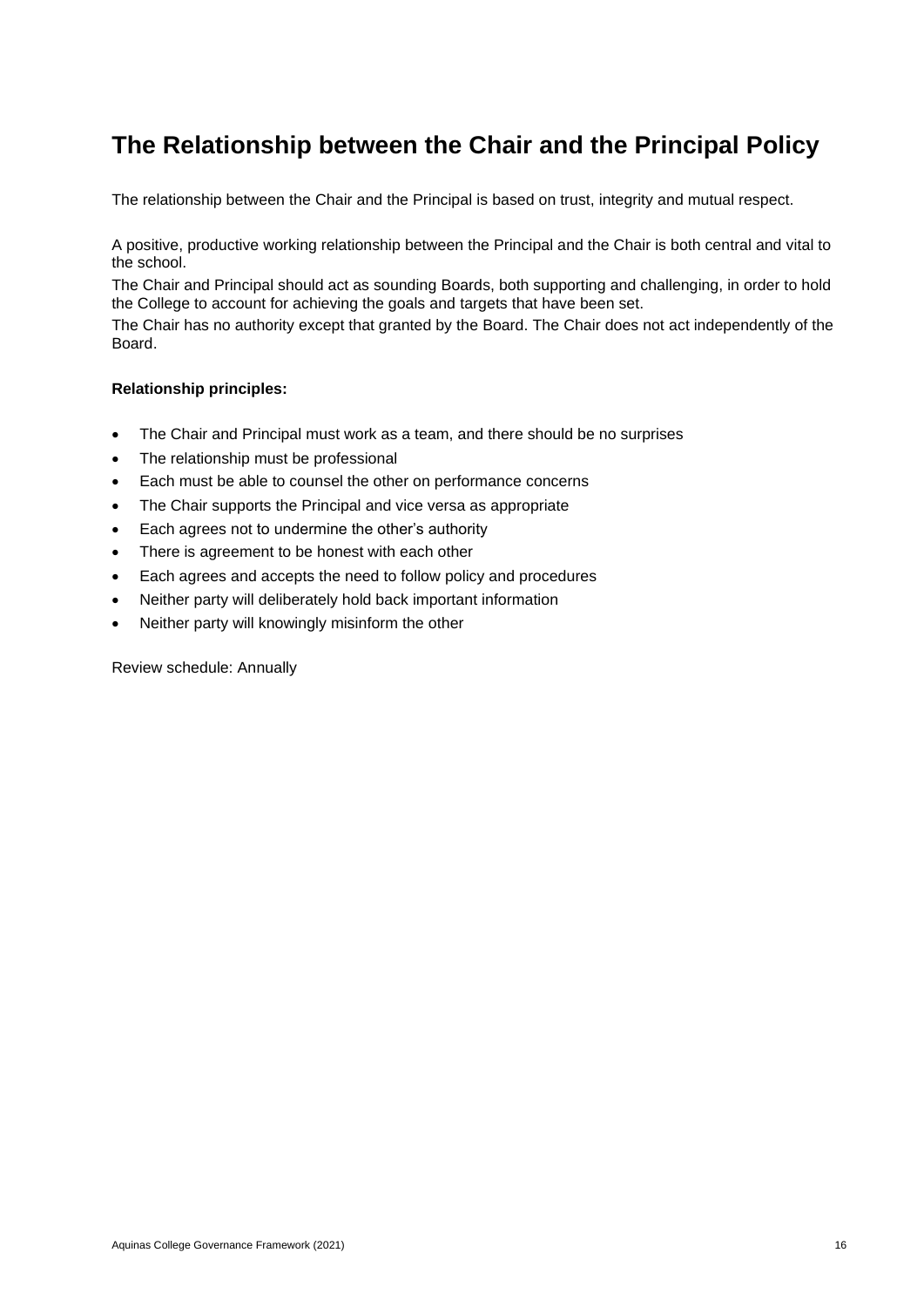### <span id="page-16-0"></span>**Principal's Performance Management Policy**

A fair and transparent performance management process recognises the professionalism of the Principal and the accountabilities of the Board.

Policy 2.2 Principal Performance Review and Procedures can be accessed via the College website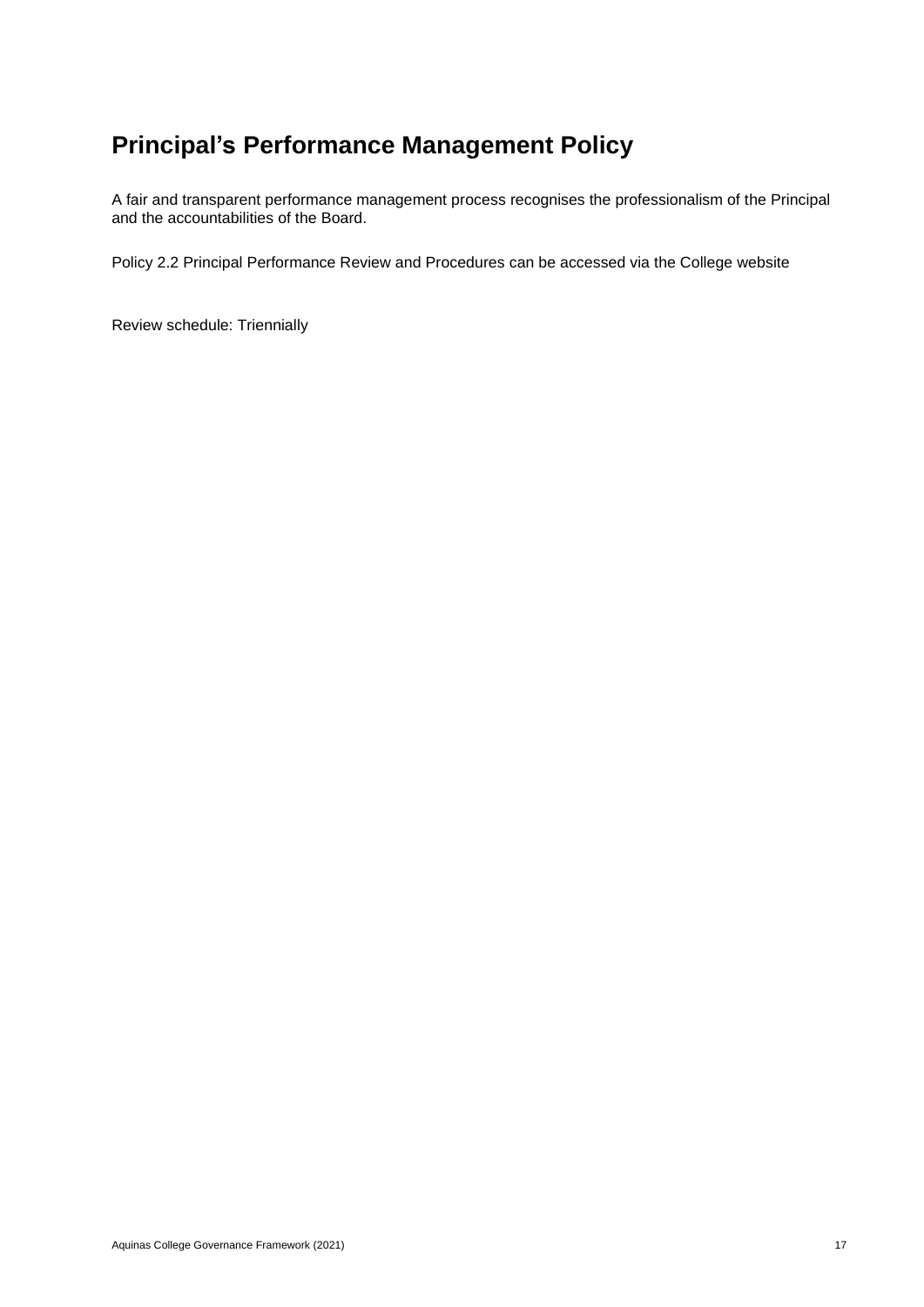### <span id="page-17-0"></span>**Meeting Protocols and Procedures**

The Board of Aquinas College is committed to effective and efficient meetings that are focused at a governance level and provide the information the Board needs to be assured that all policies, plans and processes are being implemented and progressing as planned. Meetings:

#### **Timing of meetings**

- Regular meetings will be scheduled in the BOT Reporting Schedule
- A resolution for an extension of time may be moved but will not normally exceed 30 minutes.
- Any business remaining on the agenda at the conclusion of the meeting is transferred to the following meeting.

#### **Agenda and meeting papers**

- The Chair is responsible, in liaison with the Principal, for the preparation of an agenda prior to each meeting
- The Principal is to ensure that secretarial services are provided to the Board
- Agenda items are to be notified to the Chair seven days prior to the meeting
- The agenda and Board papers will be circulated to Board members at least five days prior to the meeting
- The Board should have access to all correspondence. Correspondence that requires the Board to take some action should be photocopied/scanned and distributed prior to the meeting. Other correspondence can be listed and tabled so that Board members can read it if required
- The agenda for the part of each meeting that is open to the public will be posted on the Board's section of the College website at least 48 hours prior to the meeting and copies made available at the meeting place for any members of the public
- The agenda is to be collated with the items placed in order and marked with an agenda item number
- Agenda items will reference relevant strategic goals and Board policies
- Late agenda items will only be accepted with the approval of the Board and in rare circumstances where a decision is urgent
- All items in the agenda are to carry a recommended course of action and where appropriate be supplemented by supporting material in the meeting documentation.
- Papers requiring reading and consideration will not normally be accepted if tabled at the meeting.
- The order of the agenda may be varied by resolution at the meeting

#### **Public participation**

- The Board meeting is a meeting open to the public rather than a public meeting
- Only members of the Board have automatic speaking rights
- Public participation is at the discretion of the Board
- Public attending the meeting, including staff members not elected as the staff representative, are given a notice about their rights regarding attendance at the meeting – see C1.1 Public attending Board meetings

#### **Exclusion of the public**

• The meeting may, by resolution, exclude the public (going into committee) and news media from the whole or part of the proceedings in accordance with the Local Government Official Information and Meetings Act 1987 (LGOIMA\*). The wording to be used in the motion to exclude the public is found in Schedule 2A of LGOIMA. The Board must make the reasons for excluding the public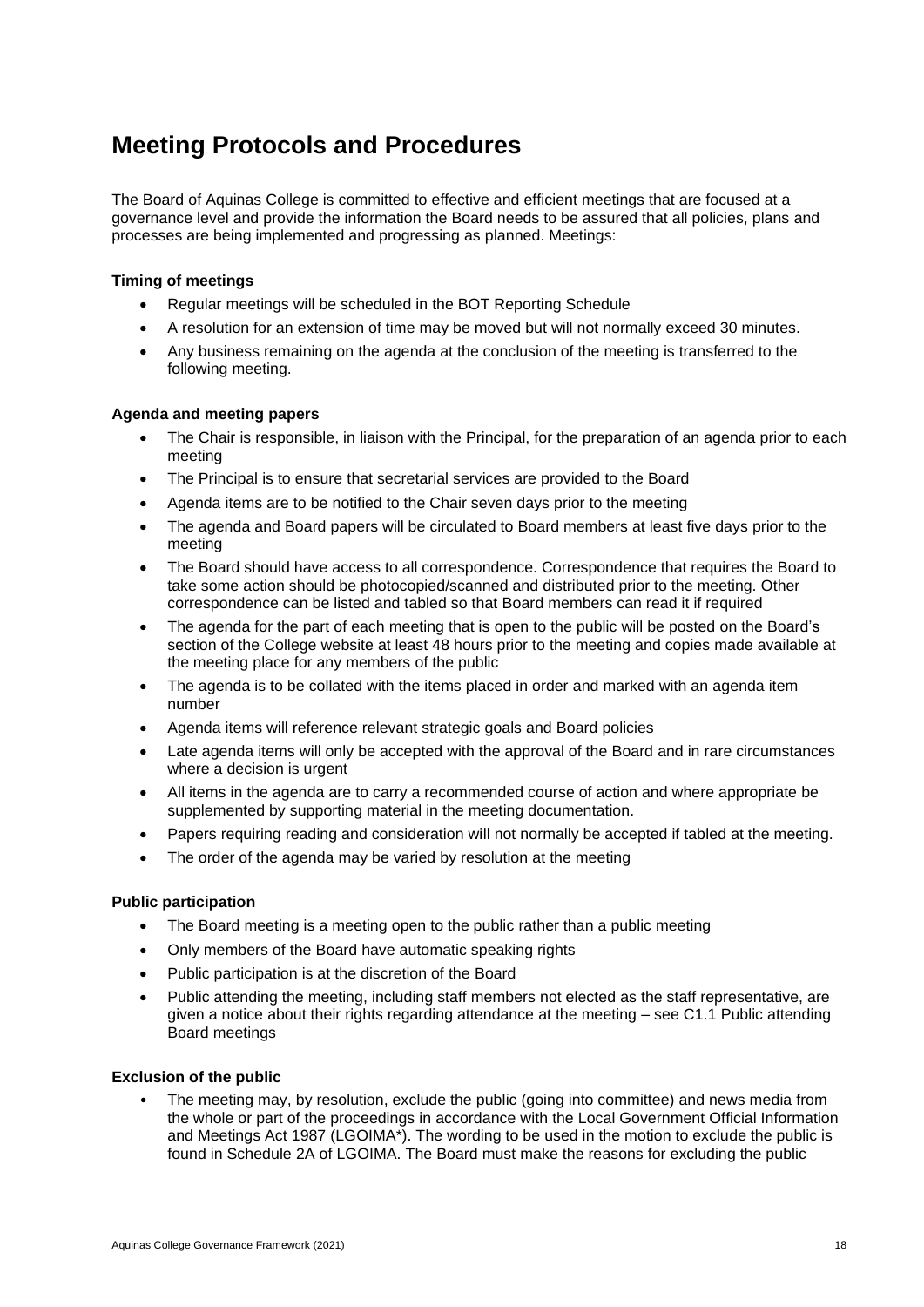clear. Excluding the public is most often used to ensure privacy of individuals or financially sensitive issues.

• Persons may be asked to remain after the public has been excluded because they possess knowledge that will be of assistance in relation to the matter to be discussed. The Board must pass a resolution that they may remain\*

#### **Conduct of meetings**

- A quorum of more than half the members currently holding office is required for the Board to be able to conduct any business\*
- Meetings can be held via audio, audio and visual or electronic communication providing:
	- $\circ$  all Board members who wish to participate in the meeting have access to the technology needed to participate, and
	- $\circ$  a quorum of members can simultaneously communicate with each other throughout the meeting\*
- Board members will declare any conflict of interest at the beginning of the meeting
- Any Board members with a conflict of interest or pecuniary interest in any issue shall not take part in any debate, deliberation or decision making on such issues. They must be excluded from the meeting for the duration of the debate, deliberation or decision making.\* A pecuniary interest arises when a Board member may be financially advantaged or disadvantaged as a result of decisions made by the Board (contracts, pay a d conditions). A conflict of interest is when an individual Board member could have or could be thought to have a personal stake in matters to be considered by the Board
- The Chair shall be appointed by election at the first meeting of the year except in the triennial election year where it will be at the first meeting of the newly elected Board\*
- The elected Chair (or, in their absence, a non-school-based Board member) presides at meetings
- Only apologies received from those who cannot be present must be recorded. Members of the Board who miss three consecutive meetings without the prior leave of the Board cease to be members.\* An apology does not meet the requirement of prior leave. To obtain prior leave, a Board member must request leave from the Board at a Board meeting, and the Board must make a decision whether or not to grant it
- Points of order are questions directed to the Chair that require an answer or a ruling. They are not open to debate and usually relate to the rules for the running of a meeting
- The Board's normal meeting procedures may be suspended by resolution of the meeting

#### **Decision-making process**

- All Board decision are made in light of Board policy and the Board's primary objectives of ensuring that; every student at the College is able to attain their highest possible standard in educational achievement; the College is an inclusive and safe place for all students and staff; the College gives effect to relevant students' rights and gives effect to Te Tiriti o Waitangi
- All decisions are to be taken by open voting by all Board members present
- In the event of tied voting on a resolution, the Chair may exercise a casting vote in addition to their deliberative vote\*
- A motion is a formal proposal for consideration. All motions and amendments moved in debate must be seconded unless moved by the Chair and are then open for discussion
- Motions and amendments once proposed and accepted may not be withdrawn without the consent of the meeting
- No further amendments may be accepted until the first one is disposed of
- The mover of a motion has right of reply
- A matter already discussed may not be reintroduced at the same meeting in any guise or by way of an amendment
- When a matter cannot be resolved or when further information is necessary before a decision can be made, the matter can be left unresolved for future discussion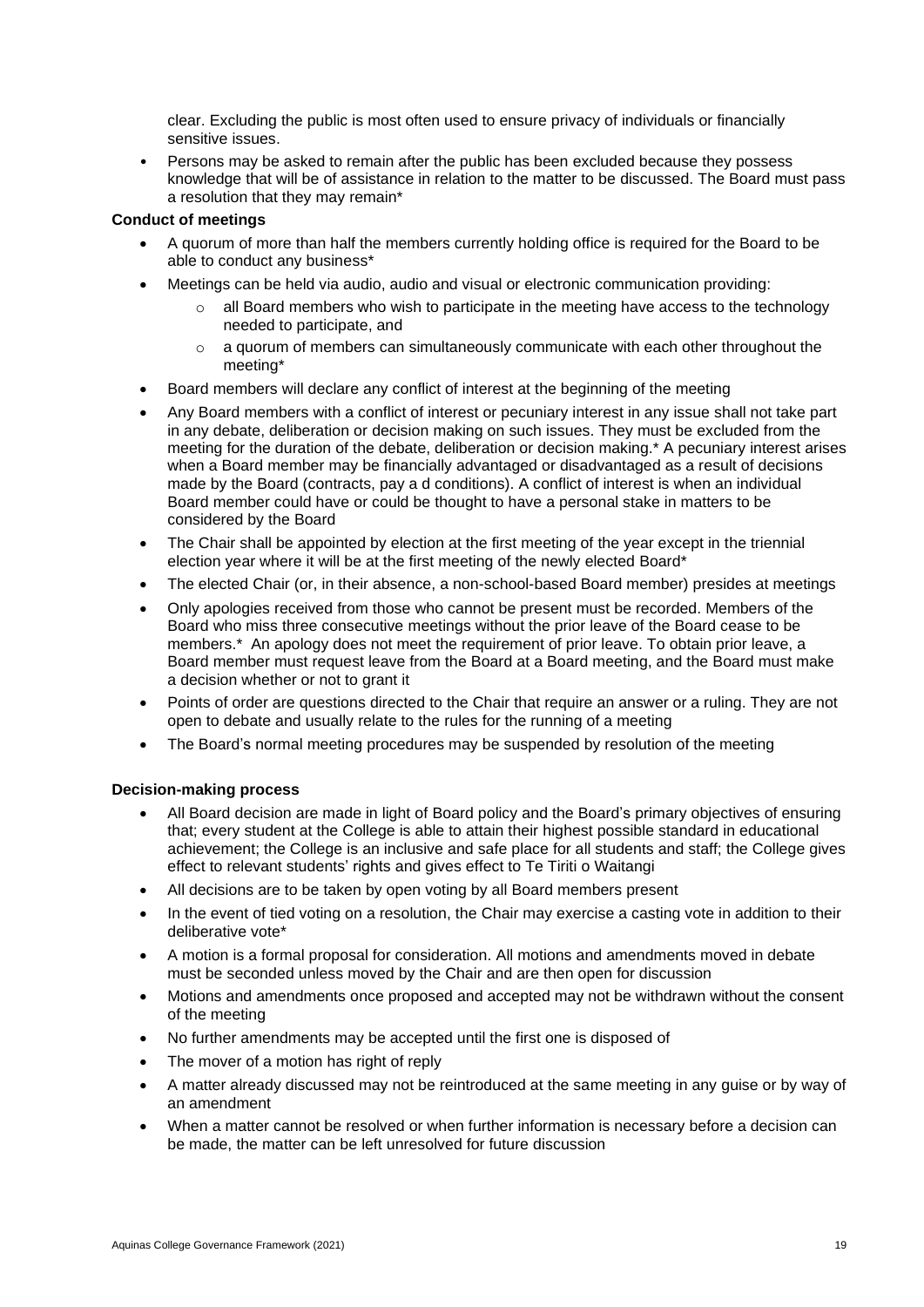#### **Minutes**

- Board meeting minutes will be taken by a contracted, paid minute secretary who is not a member of the Board
- The minutes are to clearly show resolutions and action points and who is to complete the action
- Minutes are sent to the Chair for checking within seven working days and distributed electronically to the Board within ten working days. Requests for corrections or amendments should be submitted by email to the Chair as soon as possible to ensure accurate minutes can be confirmed at the next meeting
- Minutes to be tabled for approval should be included in documentation made available to all Board members prior to the meeting. Once minutes are approved as true and correct, recordings of that meeting are to be deleted

#### **Calling special meetings**

• A special meeting may be called by delivery of notice to the Chair signed by at least one third of Board Members currently holding office.

*\* Legislative requirement*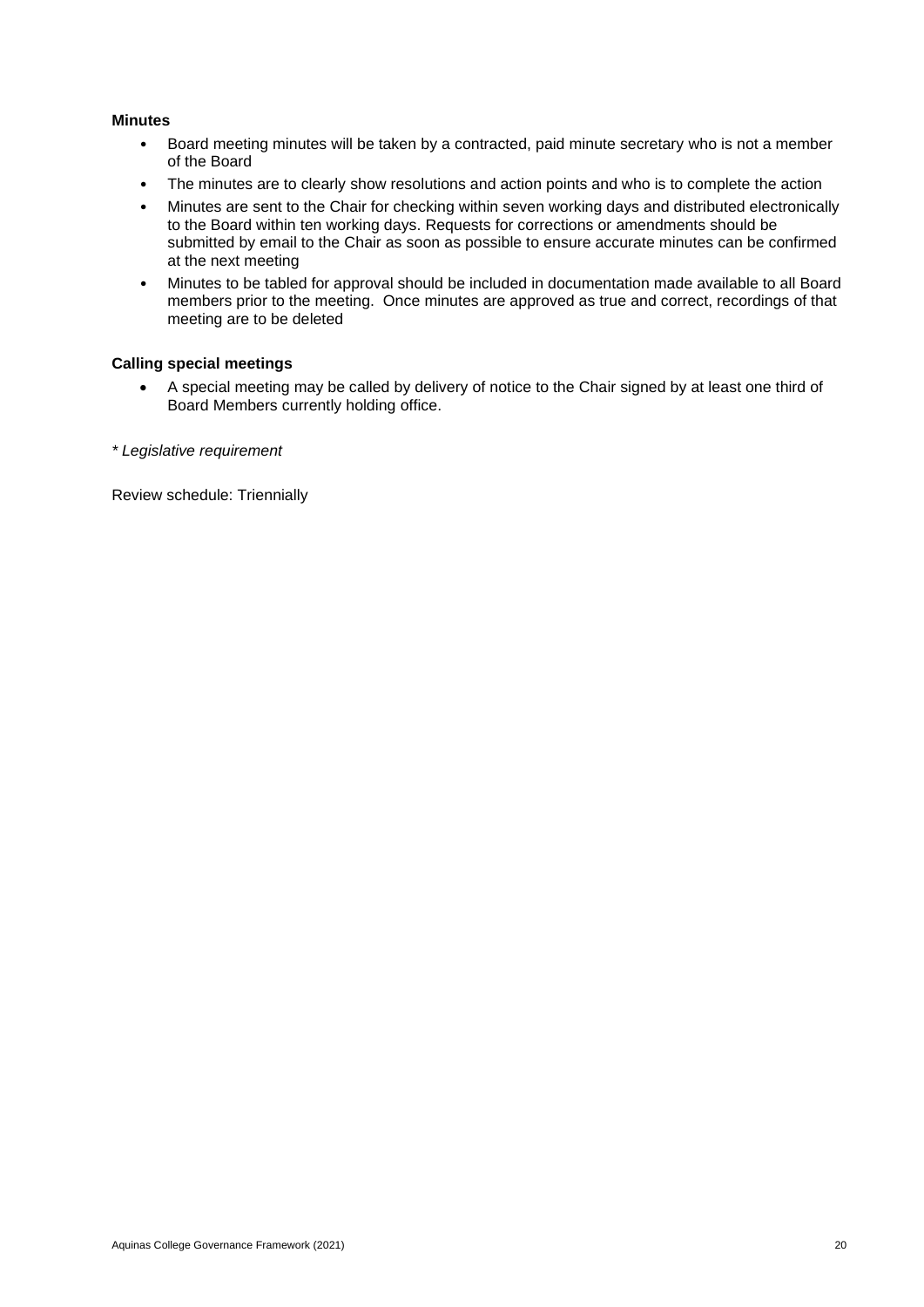### <span id="page-20-0"></span>*i) Public attending Board meetings*

The Board fosters open and transparent governance. It welcomes public attendance at and observation of Board meetings. Members of the public include staff, students and parents' families and whānau of the College community who are not members of the Board.

A copy of the following procedures will be provided to members of the public attending meetings so that they understand the rules that apply and are to be followed unless otherwise authorised by the Board:

- Board meetings are not public meetings but meetings held in public
- If the meeting moves to exclude the public (usually to protect the privacy of individuals), members of the public will be asked to leave the meeting until this aspect of business has been concluded
- Members of the public may be given copies of the meeting agenda and associated reports
- Members of the public may request speaking rights on a particular item that is on the agenda. Preferably, this request will have been made in advance. Public participation is at the discretion of the Board
- Speakers shall be restricted to a maximum of 3 minutes each per subject, with a time limit of 15 minutes per interest group
- No more than three speakers will be permitted on any one agenda item
- Speakers are not to question the Board and must speak to the agenda item
- Board members will not address questions or statements to speakers
- Speakers shall not be disrespectful or offensive or make malicious statements or claims
- If the person presiding over the meeting believes that any of these conditions have been breached or the speaker has gone over time, they may be asked to finish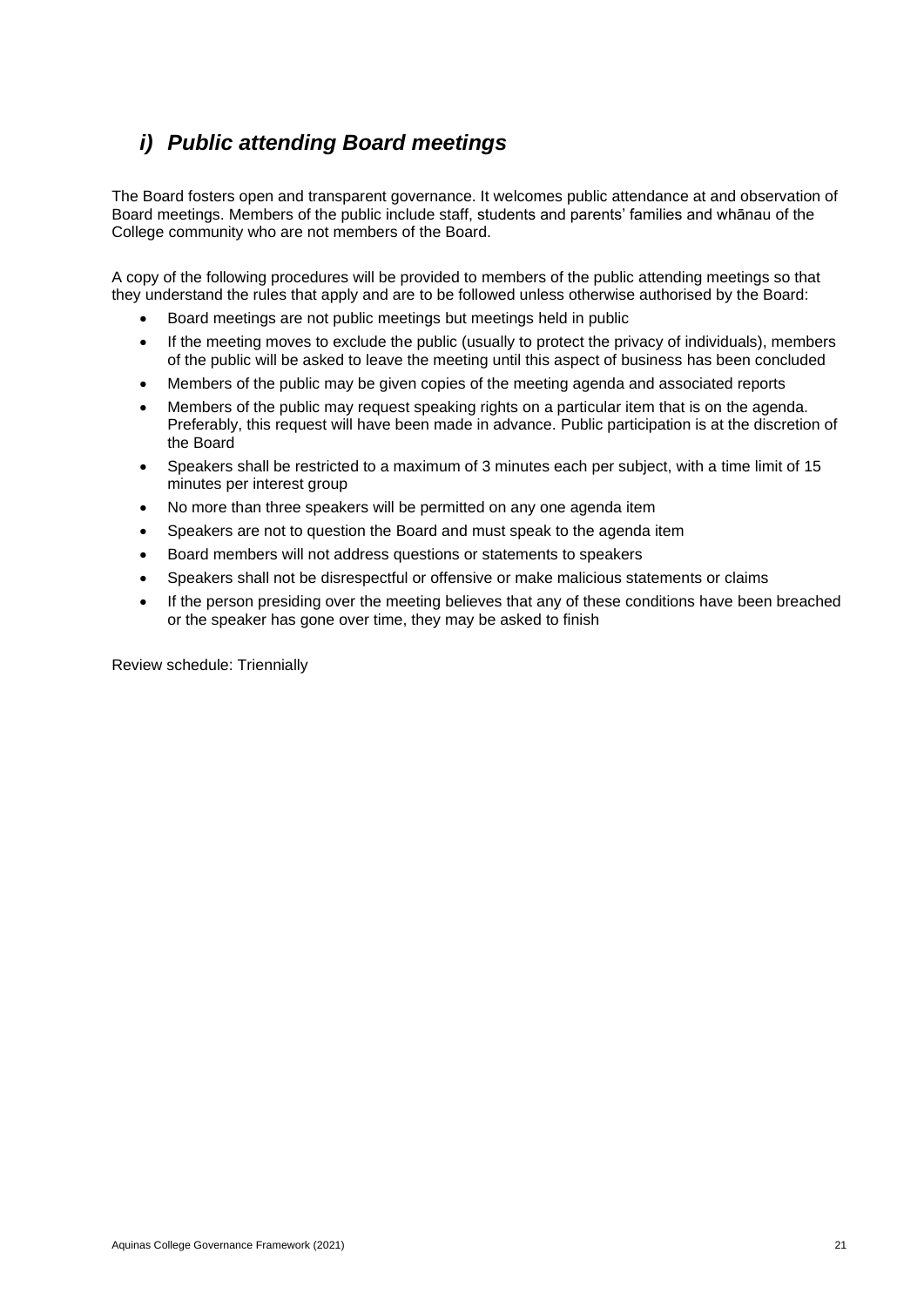### <span id="page-21-0"></span>*ii) Meeting Agenda*

A typical Board meeting agenda may be as follows:

- Welcome
- Opening Prayer
- Apologies
- Declaration of Conflicts of Interest
- Confirmation of Minutes of last Board Meeting
- Matters Arising
- SLT Reporting and / or Faculty Review Presentation (as per schedule)
- Principal's Report
	- ➢ Catholic Character
	- ➢ Learning and Wellbeing
	- ➢ Whanau and Community Engagement
	- ➢ Our Culture
	- ➢ Facilities and Resources
	- ➢ Personnel
	- ➢ Compliance
	- ➢ General
- Finance and Property Report
- Policy Review Committee Report
- Correspondence
- General Business
- Call for Business for next meeting
- In-Committee
- Closing Prayer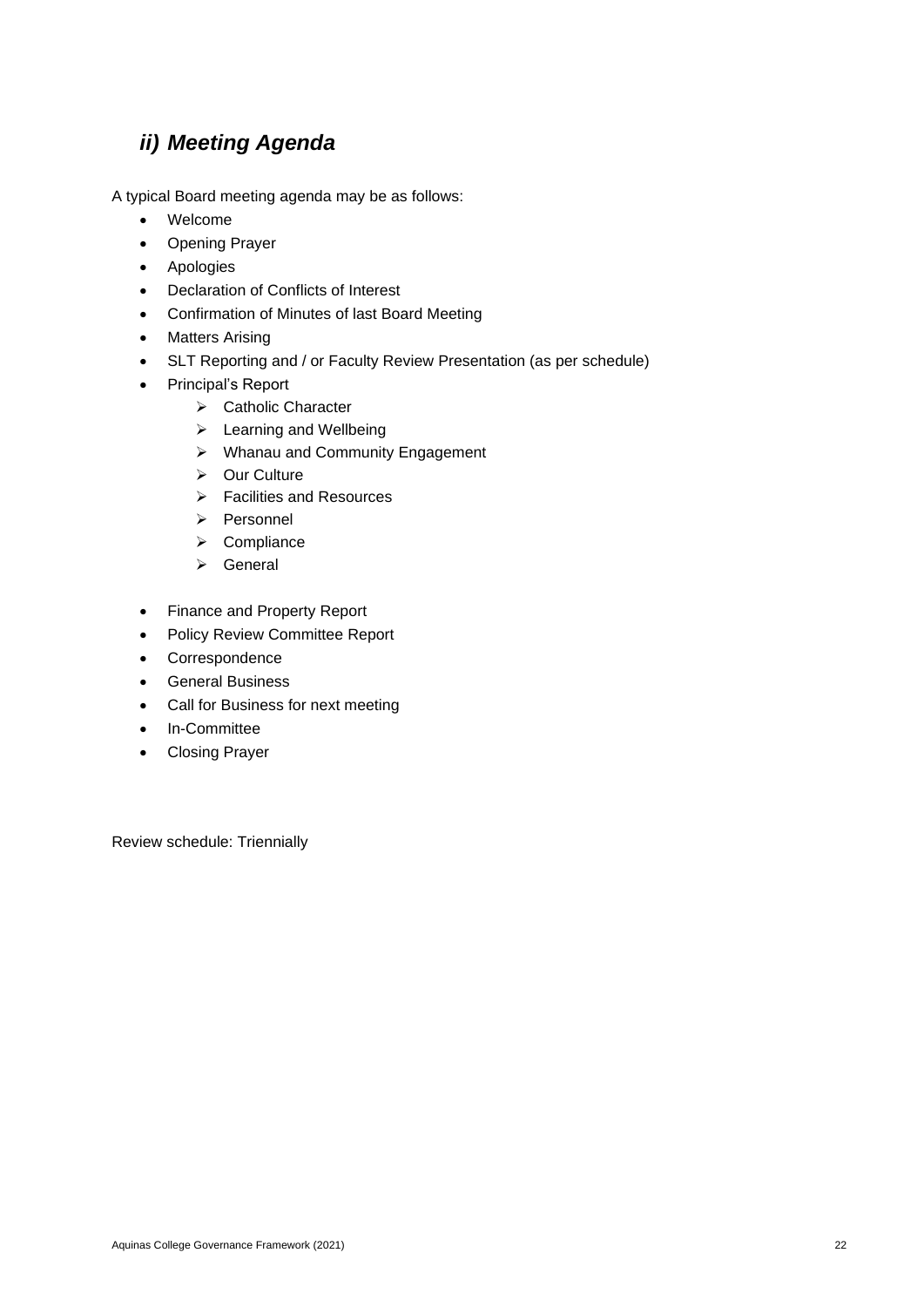### <span id="page-22-0"></span>**Board Induction Policy**

The Board is committed to ensuring continuity of business and a smooth transition when Board Members join the Board. Therefore,

- 1. New Board Members will receive a welcome letter on their joining the Board which includes:
	- Where and when they can pick up their governance folder
	- The suggested date of the induction
	- An outline of what will be covered in the induction meeting
	- The date of the next Board meeting
	- Chair and Principal contact details

2. New Board Members will be issued with a governance manual (electronically or in hard copy) containing information regarding the College:

- Charter/Strategic Plan– including the annual/operational plans
- Policies
- The current budget
- The last ERO report
- The last annual report
- The triennial review programme
- Minutes of the last three open Board meetings
- Any other relevant material
- 3. New Board members will be invited to attend an induction, facilitated by the Chair or delegate, which will include:
	- Introduction to the Board's strategic goals, strategic plan and an explanation of their importance
	- Explanation of Board policy and other material in the governance folder
	- Summary of any opportunities or risks facing the Board
	- Overview of the requirements of the Chair role with reference to policy
	- Discussion of the Board's code of conduct Board members to sign and agree to work within the Board's code
	- Outline of current Board professional development
	- Overview of first Board meeting including delegations

The Principal and Chair or delegate will brief all new members on the organisational structure of the school.

The Principal will conduct a site visit of the school.

New Board members are to be advised of the professional development that is available from NZSTA and other relevant providers.

After three months on the Board, the effectiveness of the induction process is to be reviewed by the Chair with the new members.

The review will include the following aspects:

#### **Did you feel welcomed onto the Board?**

| Very welcome | Welcome | Not very welcome |
|--------------|---------|------------------|
| Comment:     |         |                  |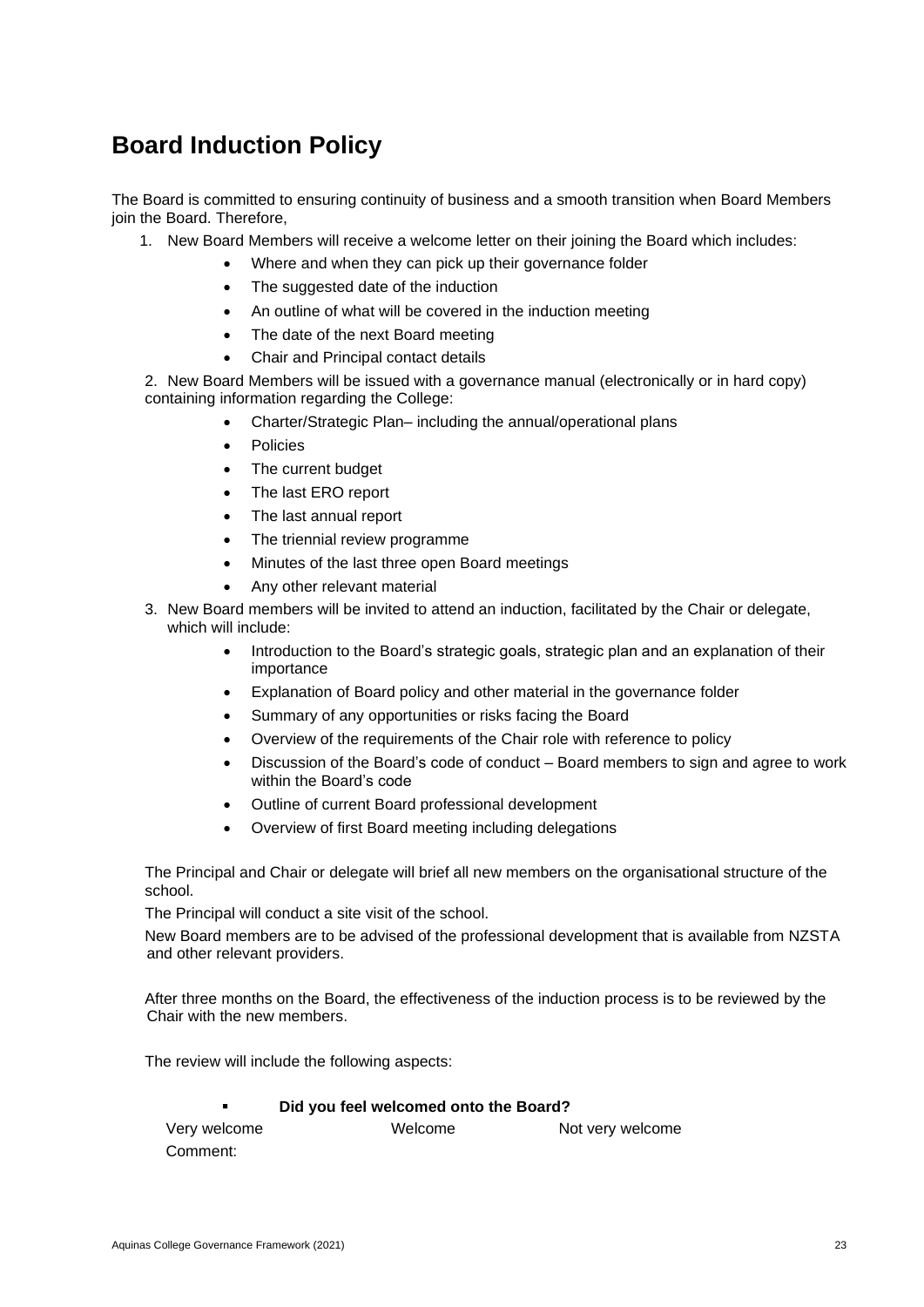#### ▪ **Did you receive all necessary information in a timely manner?**

Very timely **Not very timely** Not very timely Comment: ▪ **Did you find the induction with Principal and Board Chair to be effective?** Very effective Effective Effective Not very effective

Comment:

Please comment on how we could improve this induction process: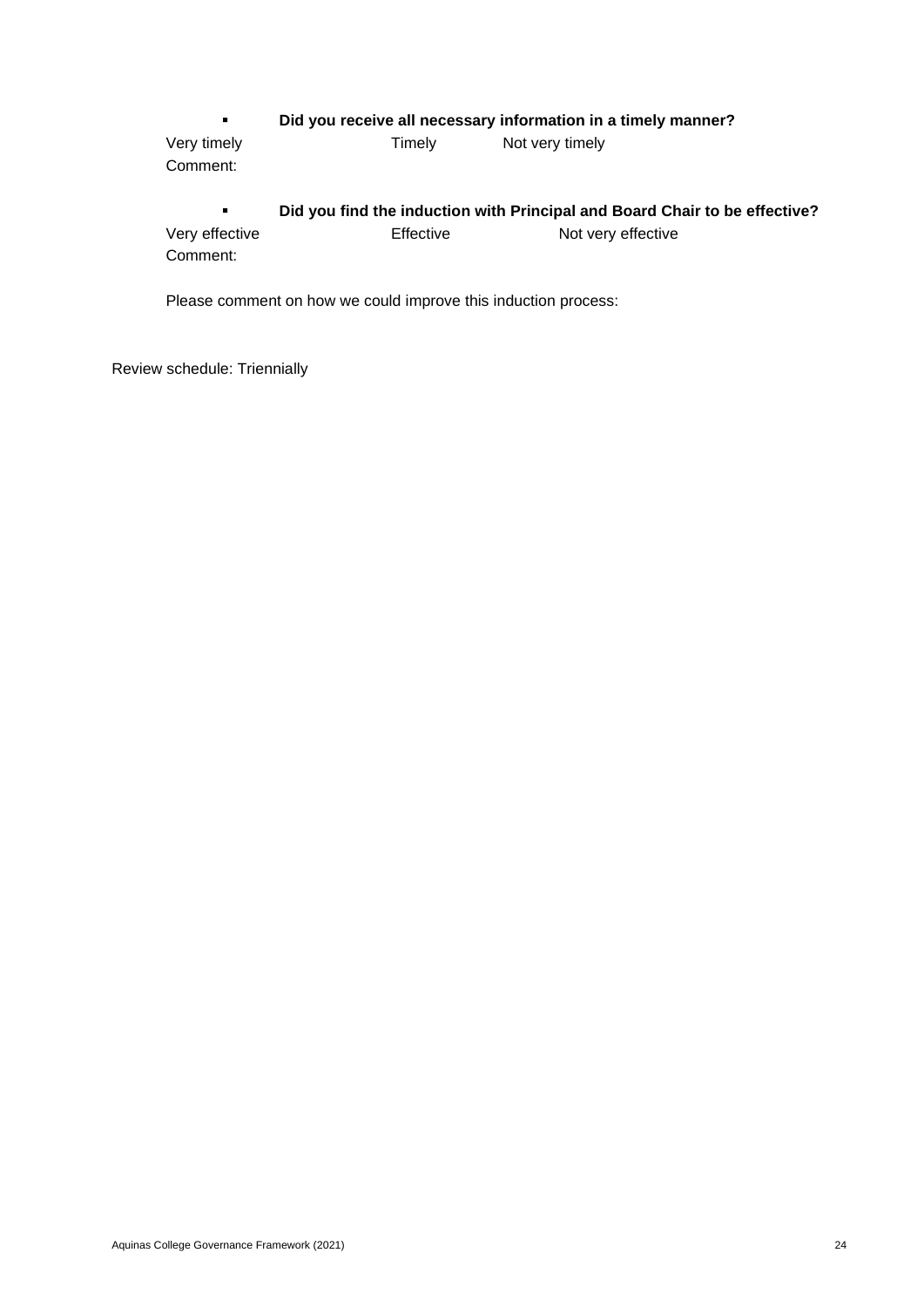# <span id="page-24-0"></span>**Board Review Policy**

The Board's self-review cycle is detailed in the annual workplan.

The performance of the Board is measured by the outcomes from;

- the annual report
- **•** the triennial review programme
- the Catholic Character Review Report
- the Education Review Office (ERO) report
- any other means deemed appropriate by the Board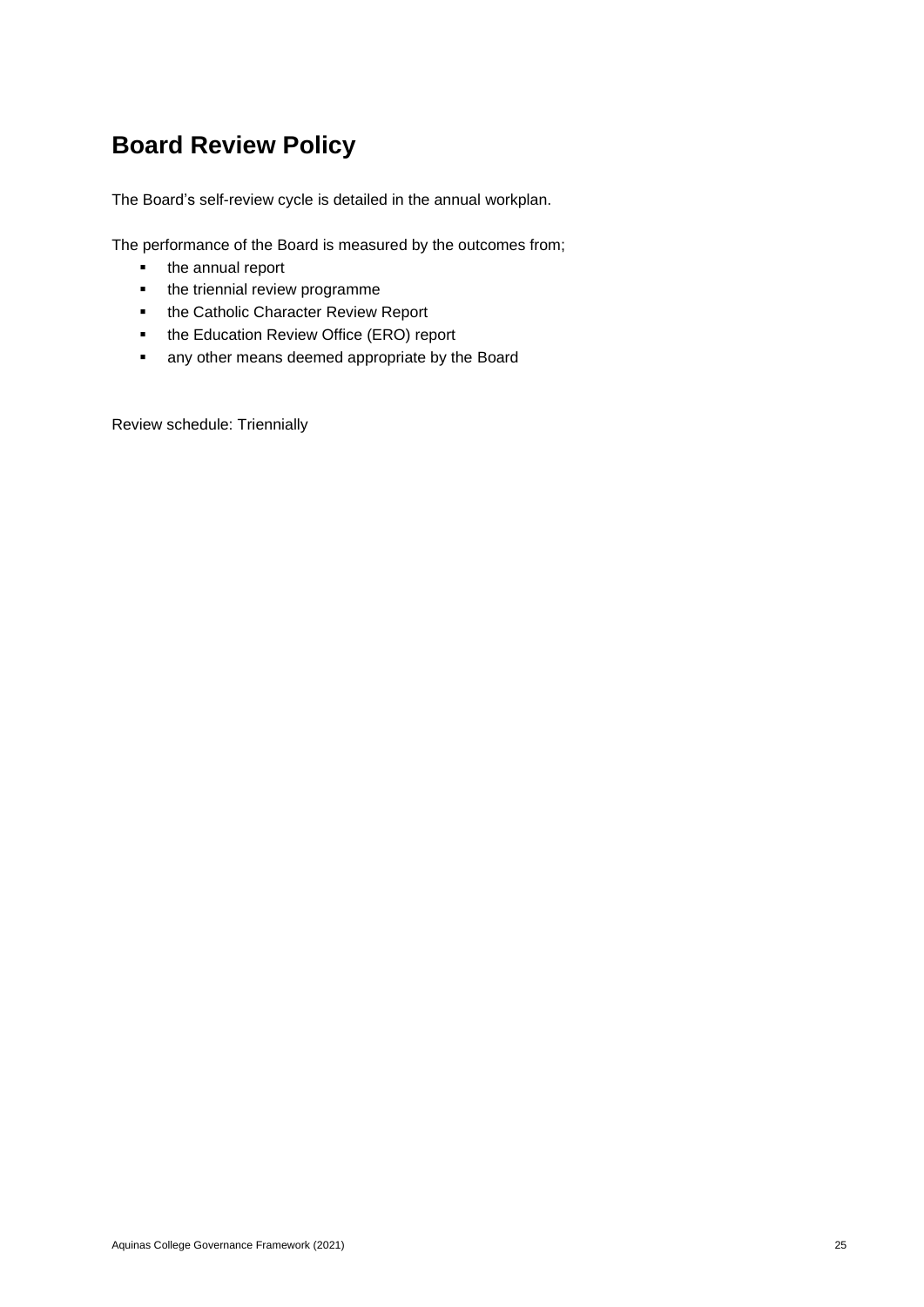### <span id="page-25-0"></span>**Committee Policy**

Regulation 9 of the Education (College Boards) Regulations 2020 allows the Board to appoint committees/working parties to assist it to carry out its responsibilities and due process (e.g. staff appointments, finance, property, disciplinary).

Unless specified otherwise in the Education & Training Act 2020, Regulation 8 of the Education (College Boards) 2020 gives the Board the authority to delegate any of its functions or powers to a person (as specified in the regulation) or committee, except the power to borrow money.

Delegations must be made by resolution of the Board and should be notified to the delegate(s) in writing, along with terms of reference.

A person who has been delegated functions or powers of the Board may not sub-delegate to another person without prior written consent of the Board.

Anyone to whom a sub-delegation has been made, is subject to the same restrictions and terms of reference as the original delegate.

No one may exercise any of the Board's functions or powers without delegation.

Board committees:

- Are to be used sparingly to preserve the Board functioning as a whole when other methods have been deemed inadequate
- Can include non-Board members but at least one committee member must be a member of the **Board**
- May not speak or act for the Board except when formally given such authority for specific and timelimited purposes – such authority will be carefully stated in order not to conflict with authority delegated to the Principal or the presiding Board member
- Assist the Board chiefly by preparing policy alternatives and implications for Board deliberation
- Are intended to assist the Board and not to advise or carry out the work of staff
- Must act through the Board and can only recommend courses of action unless they hold delegated authority to act on the Board's behalf
- Are to have terms of reference drawn up as required, usually containing information as to their:
	- o purpose
	- o membership
	- o delegated authority

The Board will maintain a record of current delegations.

Aquinas College School Board currently has the following standing committees

- Policy Review Committee
- Student Disciplinary Committee
- Finance and Property Committee

Any other committees established for special purposes should conform to the above principles.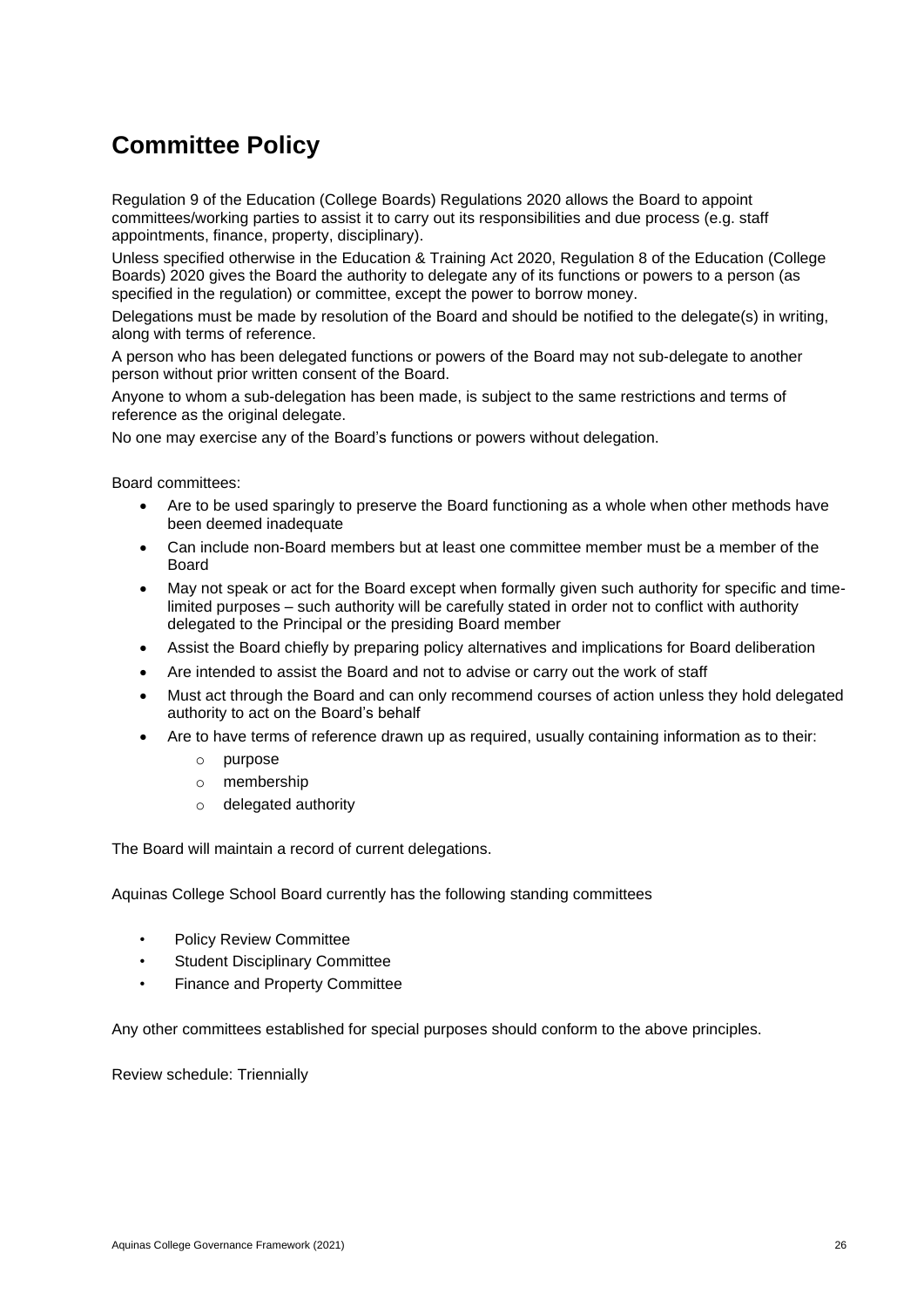### <span id="page-26-0"></span>*a) Policy Review Committee Terms of Reference*

#### **Purpose:**

To review, on the Board's behalf, the currency and effectiveness of policy and draft recommended changes to policy content for the Board. This includes:

- 1. evaluation of policy effectiveness:
- 2. ensuring alignment with best practice guidelines from MoE and NZSTA
- 3. confirming compliance with legislation;
- 4. coordinating community consultation and capturing feedback
- 5. ensuring alignment with strategic plan priorities
- 6. reflection of special character
- 7. implementation of the triennial review programme.

#### **Committee Members:**

At least two Board Members, including at least one Proprietors Representative; the Staff and Student Representatives and should include the Principal or their delegate.

#### **Meets:**

As required in alignment with the Board Review Cycle. The Chair of this committee will report to the Board as appropriate on the areas covered by the terms of reference and the triennial review programme.

#### **Delegated Authority:**

The Policy Review Committee is formally constituted as a committee of the Board within these approved terms of reference and the delegated authority re the delegations list.

The committee shall be appointed by the Board. The Board may co-opt additional board members to the committee as and when required.

Members of the management team shall attend meetings when requested.

The committee is authorised by the Board to investigate any activity within its terms of reference. It is authorised to seek any information it requires from any Board Member or employee and all Board Members and employees are requested to co-operate with any request made by the committee. The Principal will be informed in advance of any such requests.

The committee may recommend that external and independent advice is sought. If the advice is likely to incur costs prior approval must be sought from the Board.

No individual member of the Policy Review Committee can act without the directive of the committee as a whole.

Any amendments to policy must be ratified by the Board.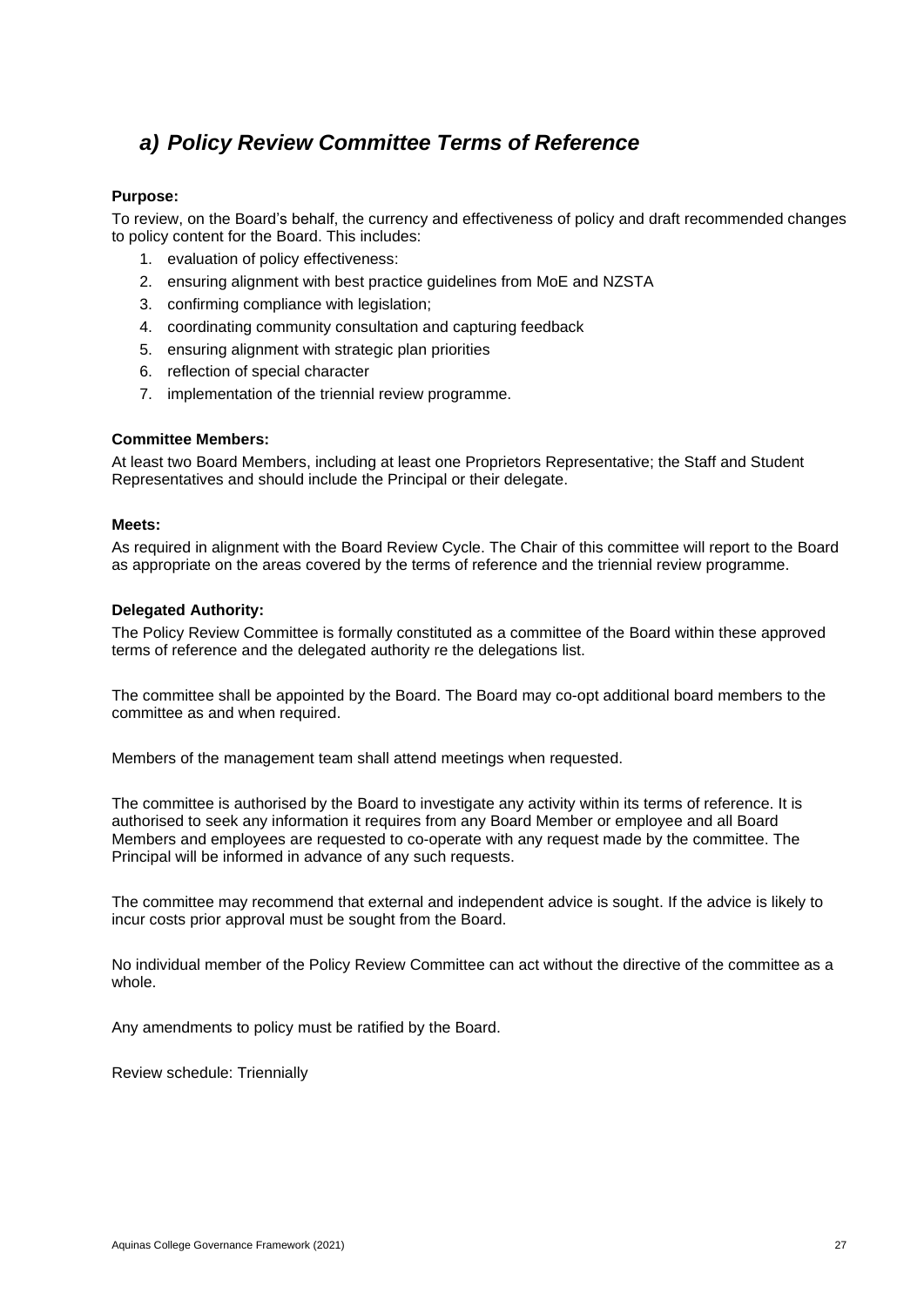### <span id="page-27-0"></span>*b) Student Disciplinary Committee Terms of Reference*

#### **Purpose**

To ensure that all processes relating to the suspension of students adhere to the requirements of the Education and Training Act 2020, Education (Stand-down, Suspension, Exclusion and Expulsion) Rules 1999 and Ministry of Education guidelines.

#### **Committee members**

All members of the Board excluding the Principal.

The Board's Chair shall preside over student suspension meetings or, in their absence, another non-College based Board member determined by the committee.

The quorum for the committee shall be three Board members.

#### **Delegated authority**

Under Clause 8 of the Education (College Boards) Regulations 2020, certain powers of the Board shall be delegated to the student behaviour management committee of the Board. The committee will:

- Review the Principal's decision to suspend
- If the Principal's decision to suspend is upheld, make recommendations to the Board or decide the outcome according to committee as delegated
- Uphold the principles of natural justice in suspension meeting procedures
- Act in fairness, without bias or prejudice and with confidentiality
- Act within legislation and the Ministry of Education guidelines and student (human) rights set out in the New Zealand Bill of rights Act 1990 and the Human Rights Act 1993
- Act only on written and agreed information, not hearsay

The Board will be kept informed by the Principal of the number of stand-downs, suspensions, exclusions and expulsions at each Board meeting.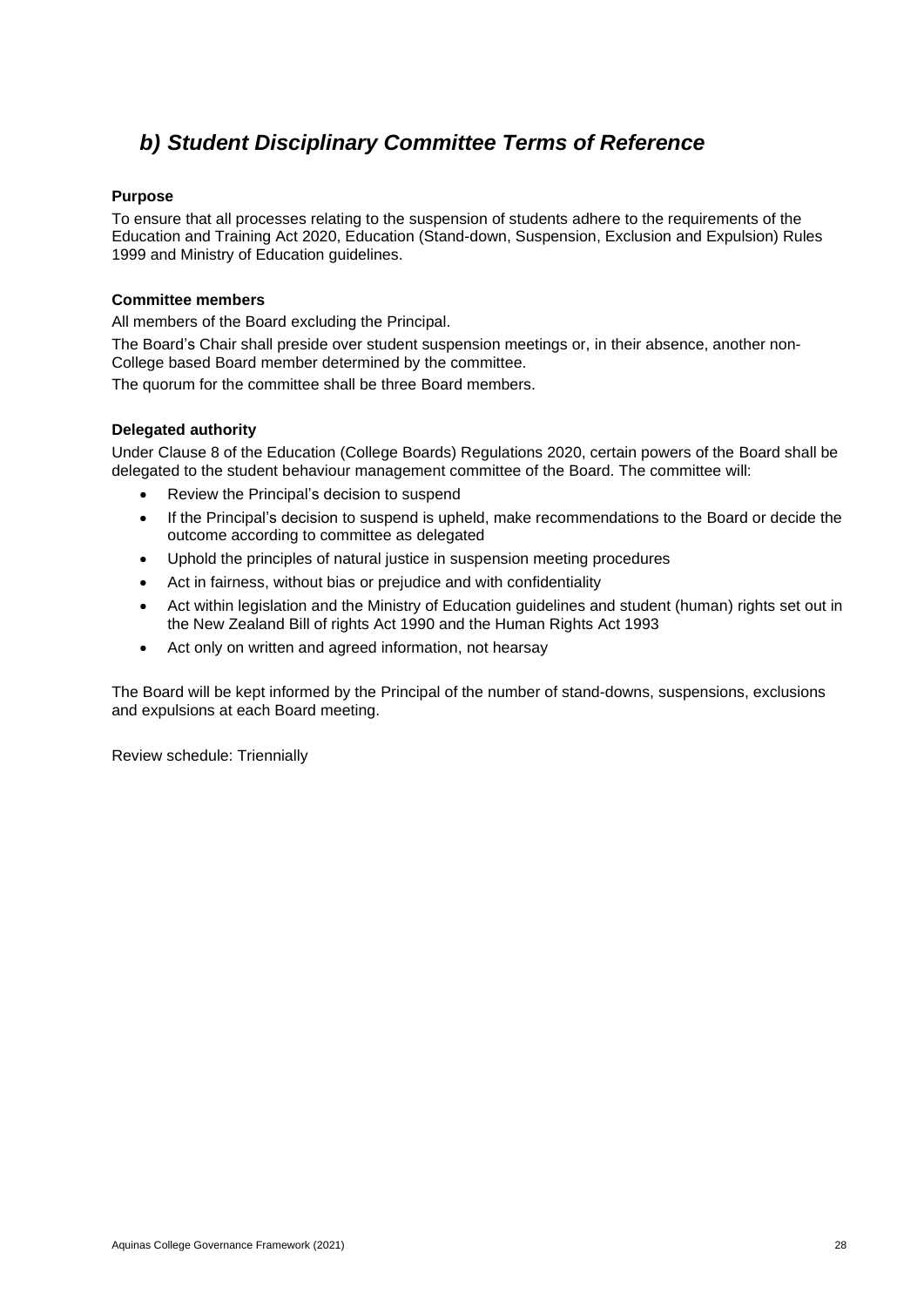### <span id="page-28-0"></span>*c) Finance and Property Committee Terms of Reference*

#### **Purpose**

The Finance and Property Committee is formed to assist the Principal with the financial management of the school.

#### **Scoping**

The College Board has overall responsibility for the financial management of the College but delegates the day-to-day management of the school's finances and budget to the Principal.

As a committee of the Board, the Finance and Property Committee is responsible to assist and review financial and property management decisions with the Principal and refer key decisions to the full School Board for ratification.

The Finance and Property Committee is committed to its obligations of the Proprietor and the Crown as set out in the Private Schools Conditional Integration Act and the Integration Agreement.

#### **Delegated Authority**

The Finance and Property Committee is responsible to the Board for:

- 1. Recommending, in association with the Principal, an annual operating and capital budget.
- 2. Reviewing the Business Manager's report as part of the Board reporting schedule and then presenting a financial and property report to the Board each meeting.
	- a. Monitoring expenditure against the annual budget.
	- b. Reviewing on behalf of the Board accounts passed for payment by the school.
	- c. Reviewing Health & Safety trends of all personnel on school premises.
- 3. Advising on additional funding sources.
- 4. Recommending changes to financial policy.
- 5. Ensuring the preparation of the annual accounts for Board approval.
- 6. Providing input into the school's strategic plan.
- 7. Preparing special reports for consideration by the Board.
- 8. Annually reviewing the school's insurance cover.
- 9. Assessing and making recommendations to the Board on improvement projects and requests for spending on individual items outside of budget.
- 10. Working in consultation with the Proprietor to establish a 10-year property maintenance plan.
- 11. Reviewing the condition of the school's buildings and grounds and funding of unbudgeted maintenance or capital works.
- 12. Maintain a procedural manual to be reviewed biennially in line with *Policy 4.1 Finance*.

#### **Finance and Property Committee Annual Calendar**

| Month     | <b>Action Required</b>                                                   |
|-----------|--------------------------------------------------------------------------|
| February  | Revise annual budget (if required) submitted to Board for approval       |
| March     | Annual accounts prepared and forwarded to auditors                       |
|           | Review Procedural Manual (biennially)                                    |
| May       | Annual accounts finalised and published to MOE and Community             |
| June      | Ensure any issues raised by the auditor have been addressed              |
| August    | Property Walkthrough                                                     |
| September | Review of Insurance renewal                                              |
| November  | Initial annual budget and capital recommendations submitted to the Board |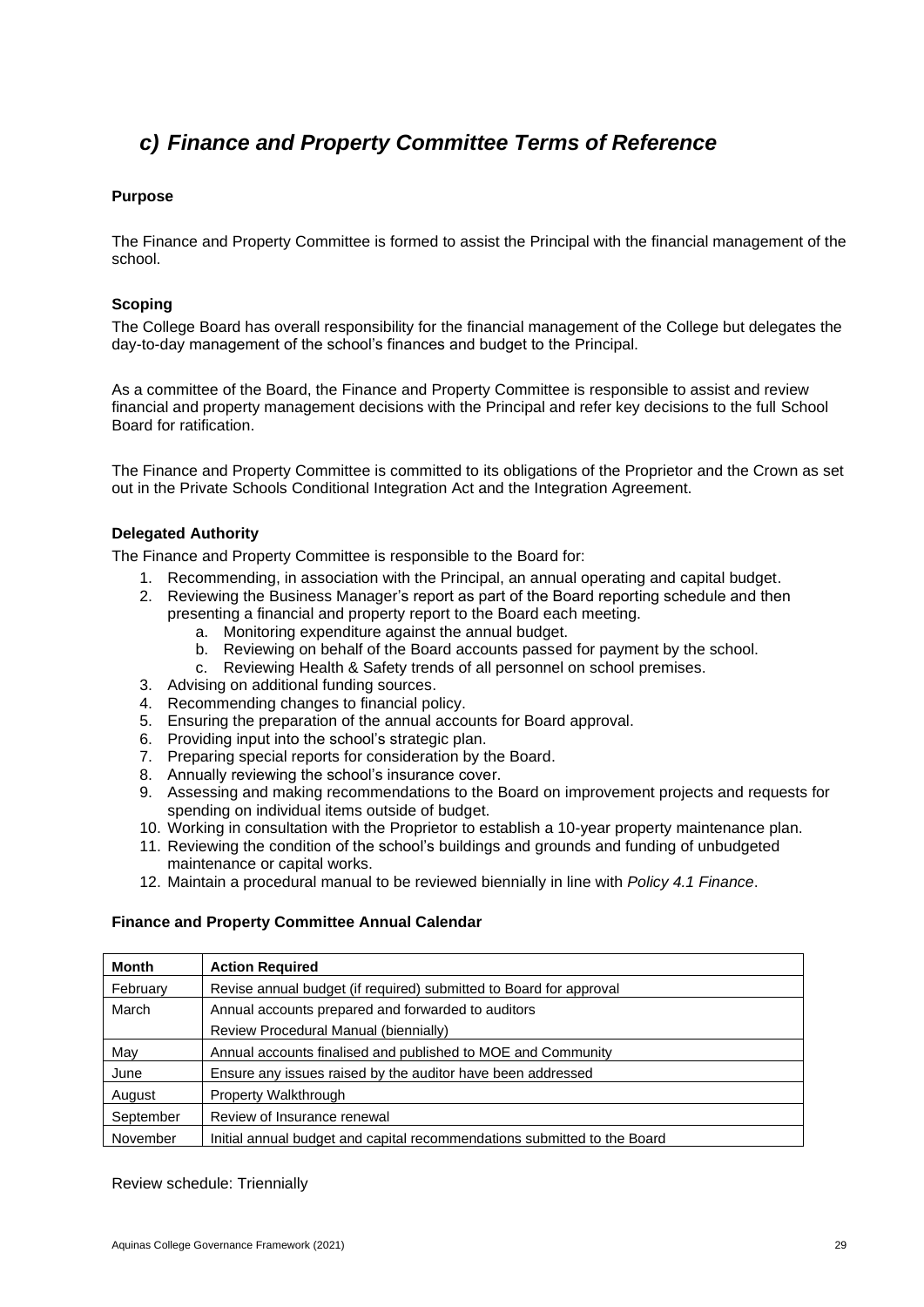### <span id="page-29-0"></span>*d) Funding Approval Committee Terms of Reference*

#### **Purpose:**

To review and approve, on the Board's behalf, applications for external funding in a timely manner.

#### **Committee Members:**

The Principal, the Staff Representative and the Business Manager.

#### **Meets:**

As required.

#### **Delegated Authority:**

The Funding Approval Committee is formally constituted as a committee of the Board within these approved terms of reference and the delegated authority re the delegations list.

The committee shall be appointed by the Board. The Board may co-opt additional board members to the committee as and when required.

The committee is authorised by the Board to approve, decline or request to modify any funding applications within its terms of reference.

It is authorised to seek any information it requires from any Board Member or employee and all Board Members and employees are requested to co-operate with any request made by the committee. The Principal will initiate any such requests.

No individual member of the Funding Approval Committee can act without the directive of the committee as a whole.

A summary of applications approved by the committee must be presented to the Board for ratification at the next scheduled meeting.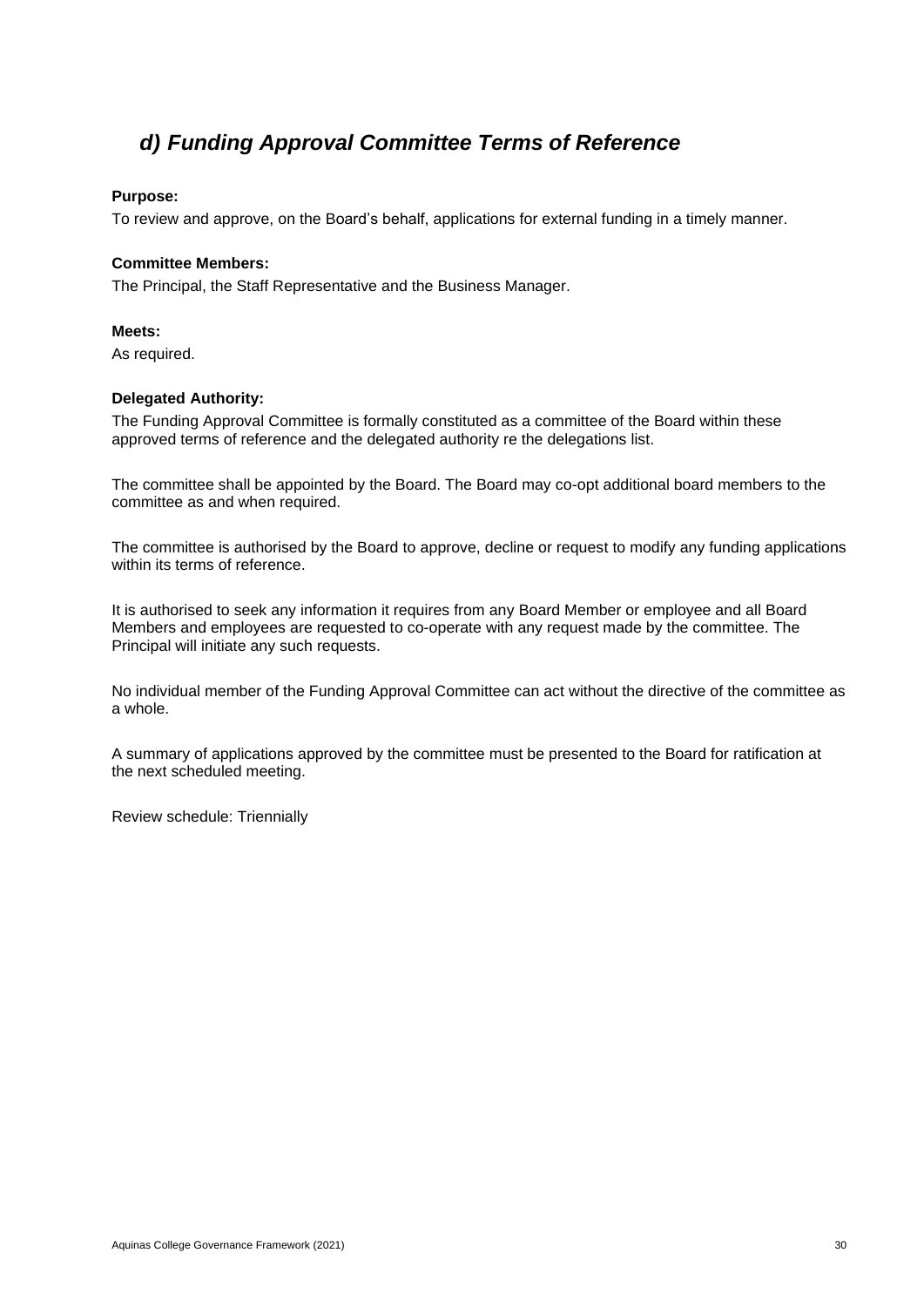# <span id="page-30-0"></span>**Aquinas College Delegations List**

<span id="page-30-1"></span>

| Date of Minuted                       | <b>Personnel</b>                                                                                                                                                                | <b>Delegated Authority</b>                                                                                                                                                                                                                                                                                                                                             | <b>Term of Delegation</b>                                                                                             |
|---------------------------------------|---------------------------------------------------------------------------------------------------------------------------------------------------------------------------------|------------------------------------------------------------------------------------------------------------------------------------------------------------------------------------------------------------------------------------------------------------------------------------------------------------------------------------------------------------------------|-----------------------------------------------------------------------------------------------------------------------|
| <b>Delegation</b>                     | Delegations can be to a<br>person or a committee.<br>Committees must have a<br>minimum of 2 persons, at<br>least one of whom must be a<br>Board Member.                         | See individual Committee<br>Terms of Reference in the<br>Board's Governance<br>Manual                                                                                                                                                                                                                                                                                  | Note:<br>Delegation ceases at the<br>date below, by earlier<br>resolution of the Board, or,<br>if no date, is ongoing |
| 23/02/2017<br>Reviewed:<br>24/02/2022 | <b>Policy Review Committee</b><br>Clare Sokimi (PR)<br>Ruth Dunne (PR)<br>Amy Rogers (PR)<br>Matt Dalton (P)<br>Tbc (SR)<br>Khushman Khakh (SS)                                 | That the Policy Review<br>Committee members are<br>delegated authority to be<br>members of the Board's<br><b>Policy Review Committee</b><br>acting under the Terms of<br>Reference for this<br>committee.                                                                                                                                                              |                                                                                                                       |
| 23/02/2017<br>Reviewed:<br>24/02/2022 | <b>Student Disciplinary</b><br><b>Committee</b><br>All current Board Members<br>bar the Principal                                                                               | That all current Board<br>Members bar the Principal<br>are delegated authority to<br>be members of the Board's<br><b>Disciplinary Committee</b><br>acting under the Terms of<br>Reference for this<br>committee.                                                                                                                                                       |                                                                                                                       |
| 23/02/2017<br>Reviewed:<br>24/02/2022 | <b>Finance and Property</b><br><b>Committee</b><br>Chris Phayer (PE)<br>Scott Kahle - Chair (PE)<br>Colleen Lowe (PE)<br>Steve McGregor (PE)<br>Rod Way (PE)<br>Matt Dalton (P) | That the Finance<br>Committee members are<br>delegated authority to be<br>members of the Board's<br><b>Finance and Property</b><br>Committee acting under<br>the Terms of Reference for<br>this committee.                                                                                                                                                             |                                                                                                                       |
| 27/06/2021<br>Reviewed:<br>24/02/2022 | <b>Funding Approval</b><br><b>Committee</b><br>Matt Dalton (P)<br>At least one other Board<br>Member                                                                            | That the Funding Approval<br>Committee members are<br>delegated authority to be<br>members of the Board's<br><b>Funding Approval</b><br>Committee acting under<br>the Terms of Reference for<br>this committee.                                                                                                                                                        |                                                                                                                       |
| 16/03/2017<br>Reviewed:<br>24/02/2022 | DP (Deputy Principal - Senior<br>School)<br>DP (Deputy Principal - Middle<br>School + DRS)<br>AP (Assistant Principal) x 2                                                      | That the Board directs,<br>except where the Board, at<br>its discretion, otherwise<br>determines, the Deputy<br><b>Principal or Assistant</b><br>Principal, in the absence of<br>the Principal from duty for<br>periods not exceeding two<br>weeks and for the full<br>period or periods of such<br>absence, perform all the<br>duties and powers of the<br>Principal. |                                                                                                                       |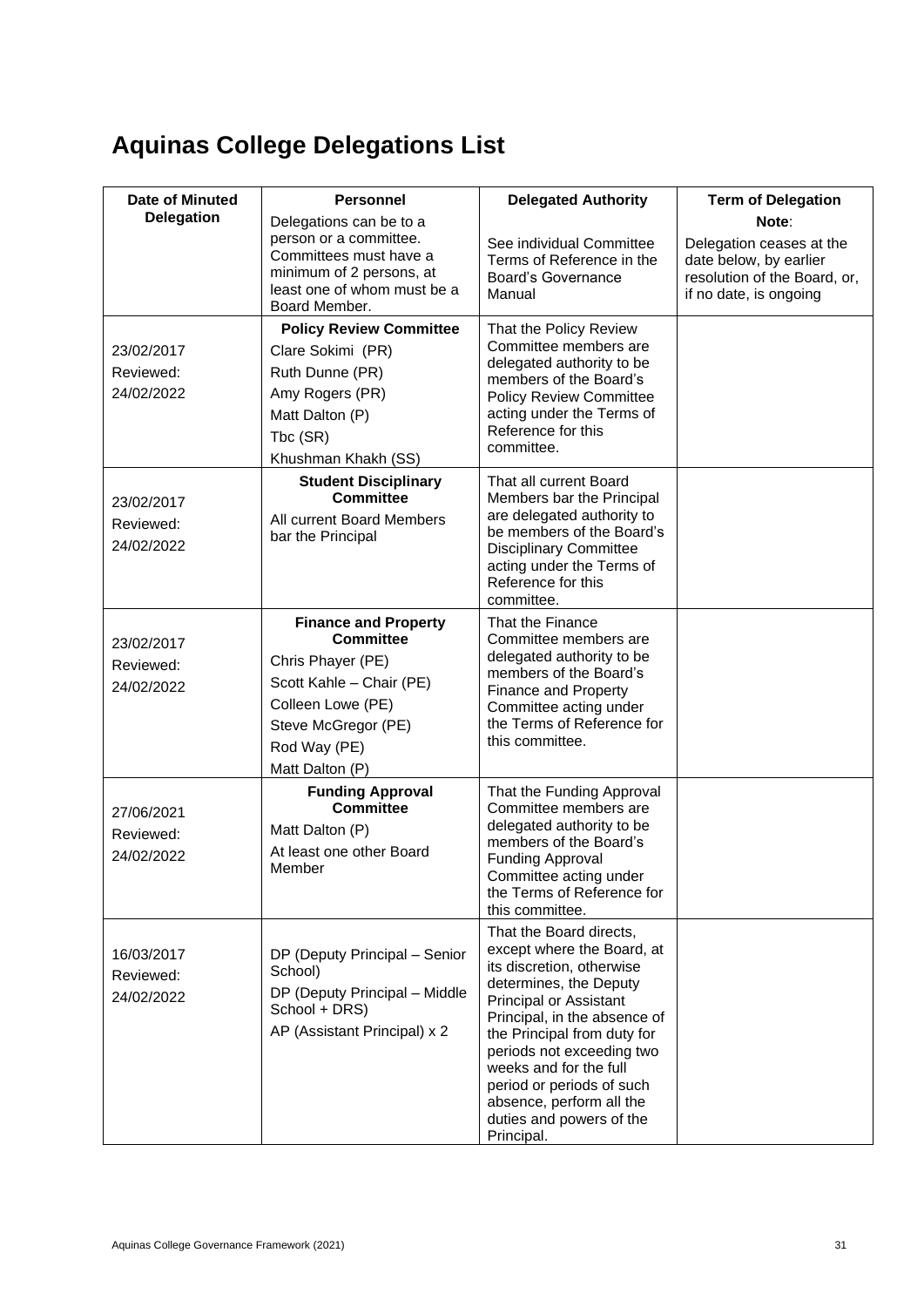### **Concerns and Complaints Process**

Policy 3.1 Concerns and Complaints provides staff members, parents/caregivers, and the wider College community with clear guidelines for raising and resolving concerns and complaints.

Policy 3.1 Concerns and Complaints along with the following supporting documents can be accessed via the College website:

- Overview of the Concerns and Complaints Process (Flowchart)
- Concerns and Complaints Procedure
	- ➢ Guidelines for Raising Concerns
	- ➢ Procedure for Formal Complaints
		- ❖ Investigation of a Formal Complaint or Serious Allegation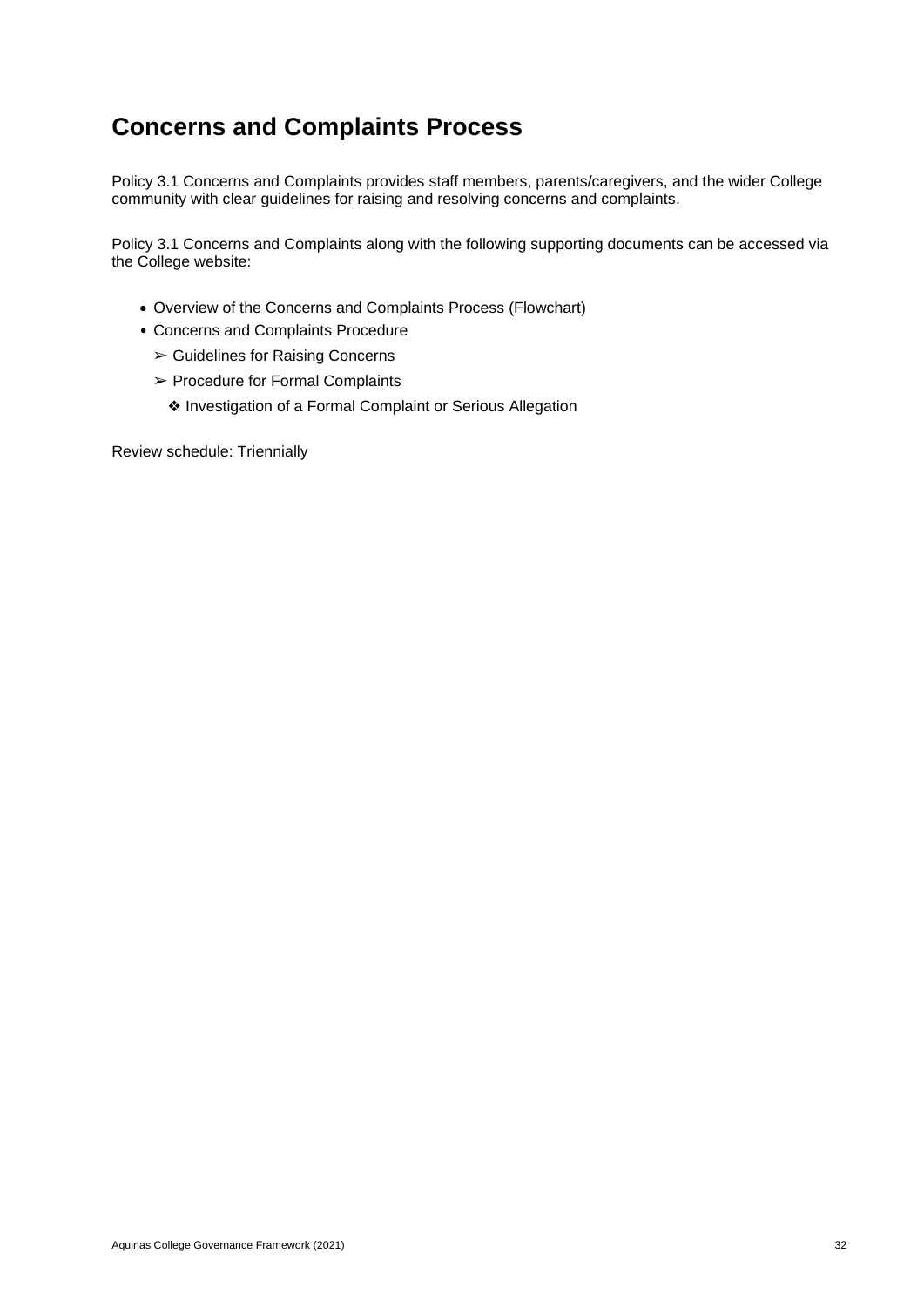### <span id="page-32-0"></span>**Board Member Register**

This register will be updated when any Board Member joins or leaves the Board or the Board opts into or out of mid-term election cycle.

Approved Number of Elected Parent Representatives = 5

|  | Mid-term election cycle Yes/No Date of board meeting where change was made: |  |
|--|-----------------------------------------------------------------------------|--|
|--|-----------------------------------------------------------------------------|--|

| Name                        | Email                             | Position on<br><b>Board [Chair</b><br>CH, Trustee<br>Т.<br>Commissioner<br>CMR,<br>Member<br>ME <sub>1</sub> | Type of<br>member<br>[Note 1] | Start date | Left the<br>Board date | Current<br>Term<br>expires |
|-----------------------------|-----------------------------------|--------------------------------------------------------------------------------------------------------------|-------------------------------|------------|------------------------|----------------------------|
| Michael Cooney              |                                   | <b>BM</b>                                                                                                    | PA                            | 10.2.2003  | 01.12.2017             |                            |
| Ray Scott                   |                                   | <b>BM</b>                                                                                                    | Principal                     | 19.4.2010  | 01.12.2017             |                            |
| Margie Cooper               |                                   | <b>BM</b>                                                                                                    | PA                            | 26.9.2011  | 31.05.2018             |                            |
| James Houghton              |                                   | <b>BM</b>                                                                                                    | <b>EL</b>                     | 27.6.2013  | 27.02.2019             |                            |
| John MacKay                 |                                   | <b>BM</b>                                                                                                    | <b>EL</b>                     | 27.6.2013  | 27.02.2019             |                            |
| Mary Washer-Merrill         |                                   | <b>BM</b>                                                                                                    | <b>PA</b>                     | 27.6.2013  | 30.05.2019             |                            |
| Scott Kahle                 | skahle@aquinas.school.nz          | <b>BM</b>                                                                                                    | EL                            | 30.6.2016  |                        | Election<br>2022           |
| <b>Chris Phayer</b>         | cphayer@aquinas.school.nz         | <b>BM</b>                                                                                                    | EL                            | 30.6.2016  |                        | Election<br>2022           |
| Colleen Lowe                | clowe@aquinas.school.nz           | <b>BM</b>                                                                                                    | EL.                           | 30.6.2016  |                        | Election<br>2022           |
| Therese Ford-<br>Cartwright | TFordCartwright@aquinas.school.nz | <b>BM</b>                                                                                                    | <b>PA</b>                     | 25.8.2016  |                        | 31.08.2023                 |
| Pete Nicholson              |                                   | <b>BM</b>                                                                                                    | <b>Staff Rep</b>              | 30.6.2016  | 30.05.2019             |                            |
| Ben Sokimi                  |                                   | <b>BM</b>                                                                                                    | Student<br>Rep                | 01.11.2017 | 28.08.2019             |                            |
| <b>Matt Dalton</b>          | mdalton@aquinas.school.nz         | <b>BM</b>                                                                                                    | Principal                     | 01.01.2018 |                        |                            |
| Clare Sokimi                | csokimi@aquinas.school.nz         | <b>BM</b>                                                                                                    | <b>PA</b>                     | 01.02.2018 |                        | 31.08.2023                 |
| Cecilia Winters             |                                   | <b>BM</b>                                                                                                    | <b>PA</b>                     | 01.05.2018 | 27.08.2020             |                            |
| Steve McGregor              | smcgregor@aquinas.school.nz       | <b>CH</b>                                                                                                    | EL                            | 27.06.2019 |                        | Election<br>2022           |
| Paula Skelton               |                                   | <b>BM</b>                                                                                                    | <b>Staff Rep</b>              | 27.06.2019 | 24.06.2021             |                            |
| Zac McKay                   |                                   | <b>BM</b>                                                                                                    | Student<br>Rep                | 31.10.2019 | 31.09.2019             |                            |
| Amy Rogers                  | arogers@aquinas.school.nz         | <b>BM</b>                                                                                                    | PA                            | 27.06.2019 |                        | 31.08.2023                 |
| Rod Way                     | rway@aquinas.school.nz            | <b>BM</b>                                                                                                    | EL.                           | 27.06.2019 |                        | Election<br>2022           |
| <b>Ruth Dunne</b>           | rdunne@aquinas.school.nz          | <b>BM</b>                                                                                                    | PA                            | 24.09.2020 |                        | 31.08.2023                 |
| India Mahy                  | india.mahy@aquinas.school.nz      | <b>BM</b>                                                                                                    | <b>Student</b><br>Rep         | 29.10.2020 | 30.09.2021             | 30.09.2021                 |
| Khushman Khakh              | khushman.khakh@aquinas.school.nz  | <b>BM</b>                                                                                                    | <b>Student</b><br>Rep         | 01.10.2021 |                        | 30.09.2022                 |
| <b>Richard Cameron</b>      | rcameron@aquinas.school.nz        | <b>BM</b>                                                                                                    | <b>Staff Rep</b>              | 01.08.2021 | 02.12.2021             | 31.05.2022                 |
|                             |                                   |                                                                                                              |                               |            |                        |                            |

Note 1: Elected, Selected, Co-opted, Staff Rep, Student Rep, Proprietor's Appointee, Principal

Review schedule: Annually